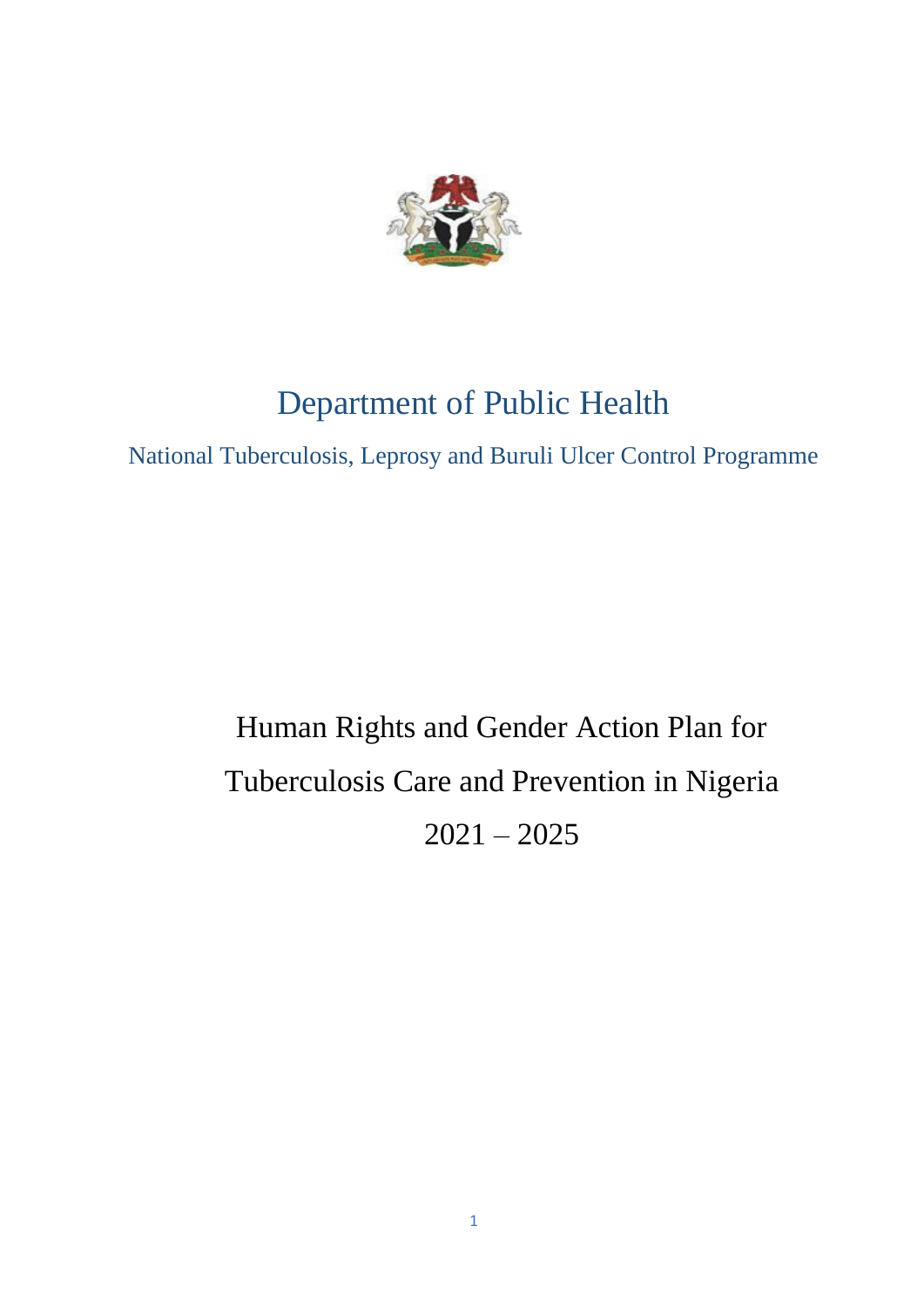# **Table of Contents**

| $1_{-}$                                                                      |  |
|------------------------------------------------------------------------------|--|
|                                                                              |  |
| SOURCE: RESEARCH GATE. HTTPS://WWW.RESEARCHGATE.NET/FIGURE/MAP-OF-NIGERIA-   |  |
| SHOWING-THE-36-STATES-AND-FEDERAL-CAPITAL-TERRITORY-FCT-ABUJA_FIG1_260023562 |  |
|                                                                              |  |
|                                                                              |  |
| 1.3.                                                                         |  |
| 1.4.                                                                         |  |
| 1.5. THE NATIONAL TUBERCULOSIS, LEPROSY AND BURULI-ULCER CONTROL PROGRAMME   |  |
|                                                                              |  |
|                                                                              |  |
|                                                                              |  |
|                                                                              |  |
|                                                                              |  |
|                                                                              |  |
| 2. RATIONALE FOR HUMAN RIGHTS, KEY POPULATION AND GENDER                     |  |
|                                                                              |  |
| 3.                                                                           |  |
| 4.                                                                           |  |
| OBJECTIVES OF HUMAN RIGHTS AND GENDER ACTION PLAN 15<br>5.                   |  |
| OVERALL APPROACH OF HUMAN RIGHTS AND GENDER ACTION PLAN  15<br>6.            |  |
| DESK REVIEW OF COMMUNITY RIGHTS, KEY POPULATIONS AND GENDER<br>7.            |  |
|                                                                              |  |
|                                                                              |  |
|                                                                              |  |
|                                                                              |  |
|                                                                              |  |
| 7.3. TUBERCULOSIS KEY POPULATION PRIORITIZATION & RAPID ASSESSMENT  21       |  |
| 8. HUMAN RIGHTS AND GENDER BARRIERS IN TB CONTROL IN NIGERIA  22             |  |
|                                                                              |  |
| 9.                                                                           |  |
| 10.                                                                          |  |
|                                                                              |  |
| 11.                                                                          |  |
| NATIONAL ACCOUNTABILITY MECHANISM FOR HUMAN RIGHTS AND<br>12.                |  |
|                                                                              |  |
| 13.                                                                          |  |
|                                                                              |  |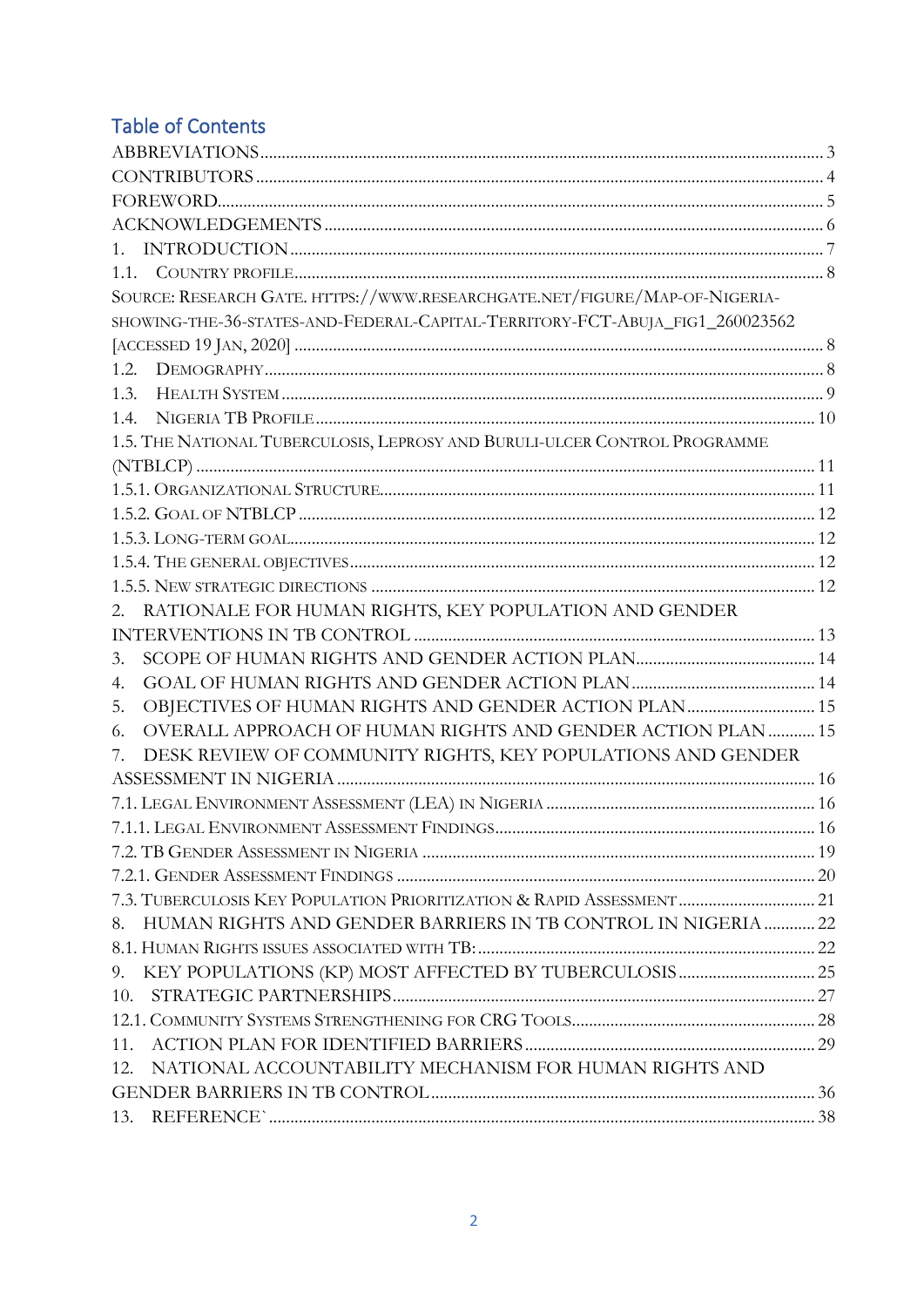# <span id="page-2-0"></span>Abbreviations

| AFB:           | <b>Acid Fast Bacilli</b>                            |
|----------------|-----------------------------------------------------|
| AIDS:          | <b>Acquired Immune Deficiency Syndrome</b>          |
| CBO:           | <b>Community Based Organization</b>                 |
| COVID-19:      | Novel coronavirus SARS-CoV-2                        |
| CPT:           | Cotrimoxazole Preventive Therapy                    |
| CRG:           | <b>Community Rights and Gender</b>                  |
| CSO:           | Civil Society Organization                          |
| DOTS:          | Directly Observed Treatment Short Course            |
| DPH:           | Directorate of Public Health                        |
| DR TB:         | Drug Resistant TB                                   |
| FCT:           | <b>Federal Capital Territory</b>                    |
| FBO:           | <b>Faith Based Organization</b>                     |
| FMoH:          | Federal Ministry of Health                          |
| GBV:           | <b>Gender Based Violence</b>                        |
| GF:            | Global Fund                                         |
| HBC:           | <b>High Burden Country</b>                          |
| HIV:           | Human Immunodeficiency Virus                        |
| IDP:           | <b>Internally Displaced Persons</b>                 |
| KP:            | <b>Key Population</b>                               |
| LEA:           | <b>Legal Environment Assessment</b>                 |
| LGA:           | <b>Local Government Area</b>                        |
| <b>LGTBLS:</b> | Local Government TB and Leprosy Supervisor          |
| LPA:           | Line Probe Assay                                    |
| MDR-TB:        | Multi-Drug Resistant TB                             |
| NCD:           | <b>Non-Communicable Diseases</b>                    |
| NGO:           | Non-Governmental Organization                       |
| NSP:           | <b>National Strategic Plan</b>                      |
| NTBLTC:        | National Tuberculosis and Leprosy Training Centre   |
| NTBLCP:        | National Tuberculosis and Leprosy Control Programme |
| PHC:           | Primary Health Centre                               |
| PLHIV:         | People Living with HIV                              |
| PMDT:          | Programmatic Management of Drug Resistant TB        |
| PMV:           | <b>Patent Medicine Vendor</b>                       |
| PPM:           | Public-Private Mix                                  |
| <b>STBLCP:</b> | <b>State TB and Leprosy Control Programme</b>       |
| STP:           | <b>Stop TB Partnership</b>                          |
| TB:            | Tuberculosis                                        |
| TB/HIV:        | Tuberculosis and HIV                                |
| TBL:           | TB and Leprosy                                      |
| WHO:           | World Health Organization                           |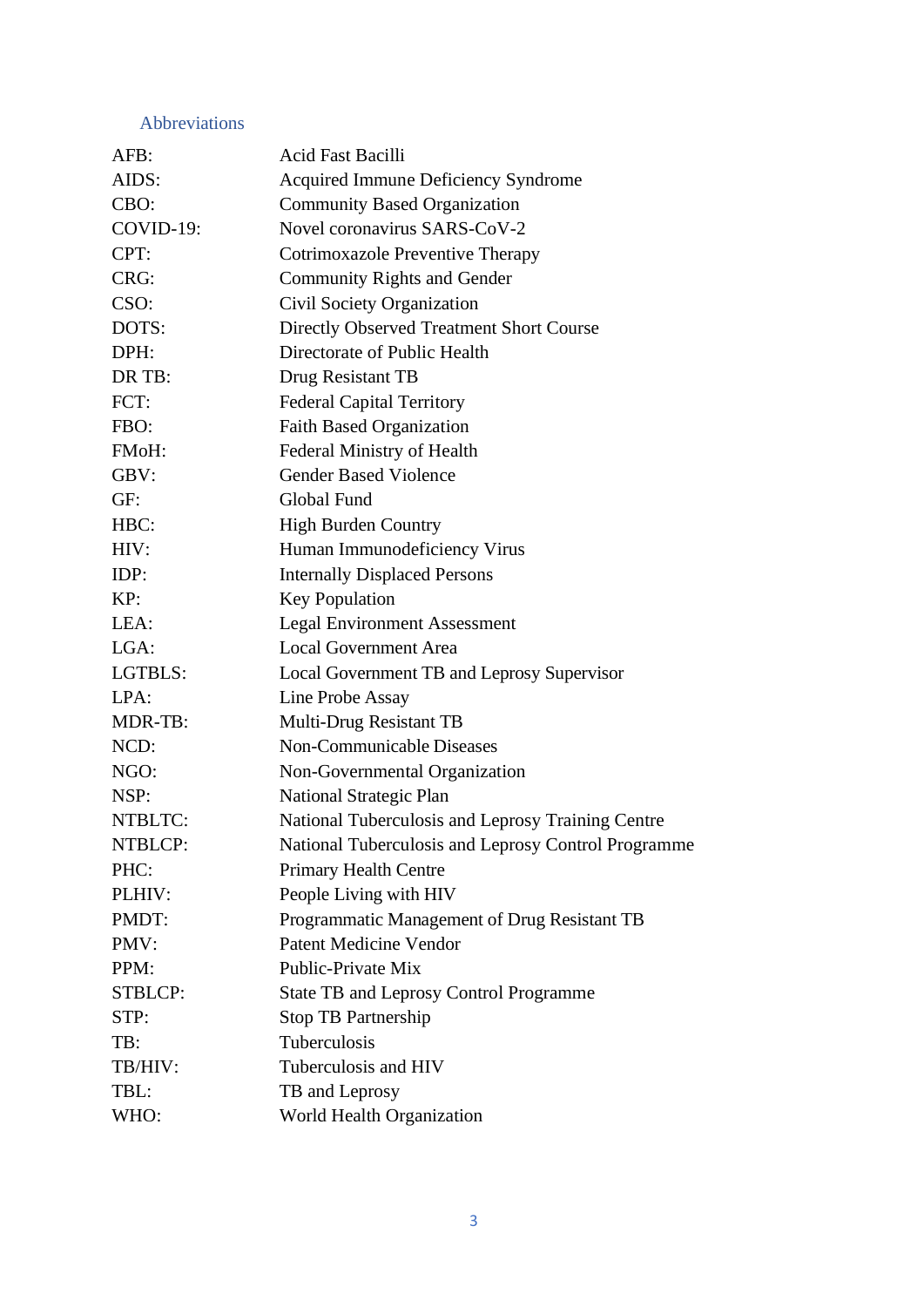#### <span id="page-3-0"></span>**Contributors**

Mrs. Itohowo Uko Director/Head ACSM Mr. Godwin Brooks DD/Head M&E Dr. Emperor Ubochioma PMU GFATM Mayowa Joel Stop TB Partnership Olayide Akanni TB Network/JAAIDS Dr. Haruna I. Adamu WHO Barr. Rommy Mom Lawyers Alert Mrs. Cecilia Kafran TB Network Dr. Stephen John Lead Consultant Dr. Suraj Abdulkarim Supporting Consultant Debra Iberi Global TB Caucus Bose Olotu The Well Project Toni Nwosu TEEPAC Tope Adams TB Survivor/ Advocate

Dr. Mildred U. Ene-Obong Director, Department of Public Health, FMOH Dr. Adebola Lawanson National Coordinator, NTBLCP, FMOH Dr Amos F. Omoniyi World Health Organization Mrs. Olajumoke Adebari CPO/ACSM NTBLCP, FMOH Mr. Martin-Mary Falana Kids and Teens Concerns Dr. Joseph Edor Breakthrough ACTION Nigeria Barr. Josephine Odikpo Centre for Rights and Development Mr. David S. Oyeleke DD/ACSM. NASCP, FMOH Felix Ukam Ugwu Centre for Health, Development and Research Initiative Kolawole Ekanoye Advocates for Health and Development Initiative Akeem Braimah. Association of Professional for Family Health and Community Development Ayoola Faith Communication for Development Centre Ubochioma Segun Olorunfemi Society for Behavioural Therapy & Health (SBTH). Funke Dosumu TB Survivor/ Advocate Odeh Onche Development Communications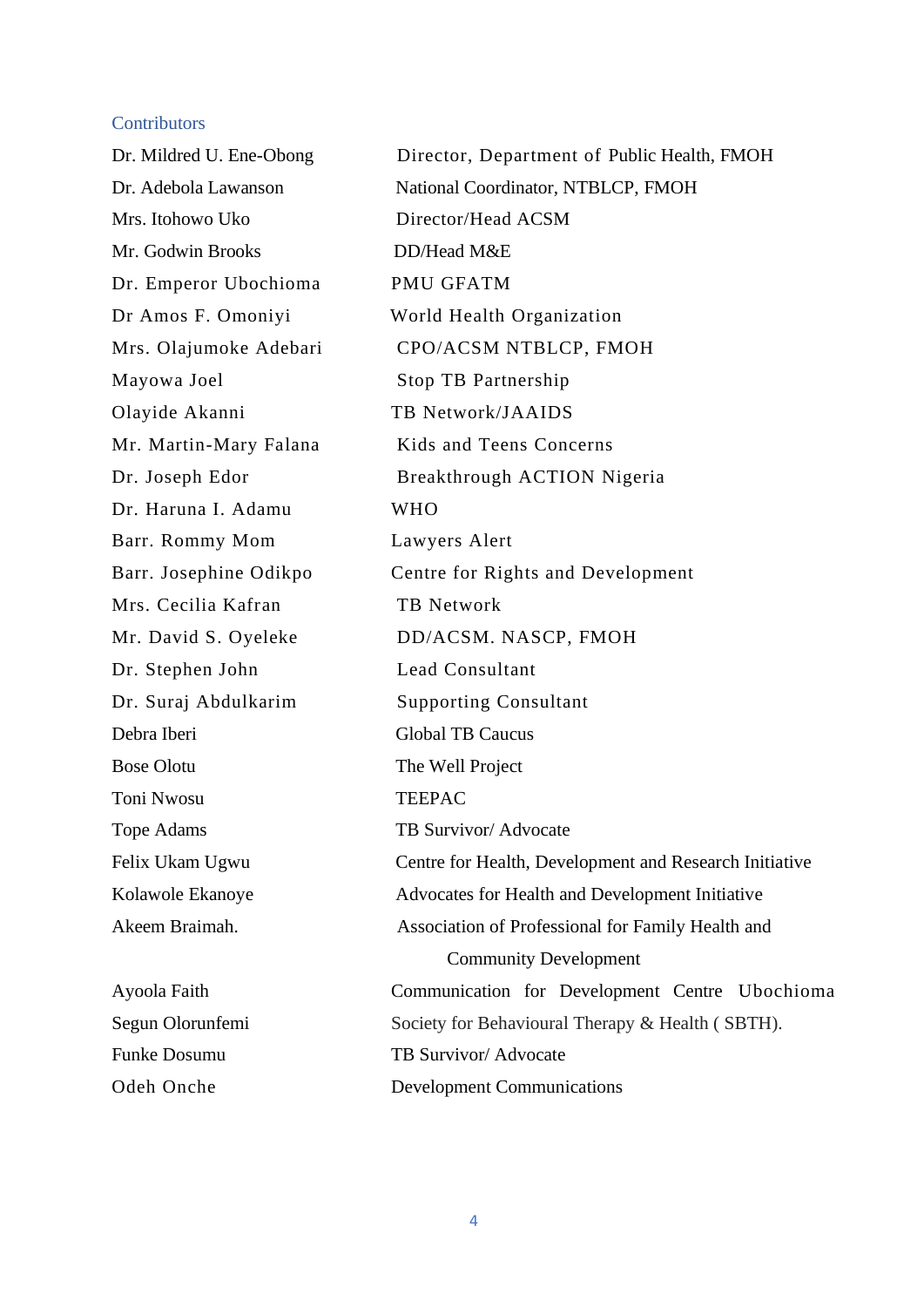#### Foreword

<span id="page-4-0"></span>Tuberculosis (TB) is a public health problem in Nigeria. The country ranks  $6<sup>th</sup>$  among the 30 high TB burden countries globally and 1<sup>st</sup> in Africa. Currently the incidence of TB in the country is 219/100,000. Nigeria is also among the 14 countries with high burden of TB, Multi-Drug Resistant TB (MDR-TB) & TB/HIV co-infection. The burden of MDR-TB in the country is based on Drug Resistant TB prevalence of 2.9% among new TB cases and 14% among retreatment TB cases. In the year 2019, a total of 120,266 TB cases representing only 30% of the estimated TB cases were notified, leaving over 300,000 TB cases undetected in the community. This group continues to transmit the infection.

With the low case notification concerns, the programme has embarked on several strategies and interventions including care for key populations. In the past, one key area which has not received adequate attention is the issue relating to Human rights and Gender barriers to accessing TB services. However, evidence from several assessments around the globe and in-country has shown that TB prevention and control cannot be achieved without addressing these issues. These are also established in pillar 2 of the World Health Organization (WHO) End TB strategy. Yet, there is no document in-country to provide guidance for TB stakeholders on addressing Human rights and Gender barriers to TB services.

Various assessments done in-country have revealed some Human rights and Gender related barriers to TB care and prevention. These include the Legal Environment Assessment (LEA), TB Gender Assessment and Key Population (KP) Prioritization & Rapid Assessment. Findings and recommendations from these assessments have informed the development of this action plan intended to help all TB stakeholders to proactively implement interventions that will address Human rights and Gender related barriers to TB services.

I hereby enjoin all stakeholders to be guided by the principles spelt out in this document as well as proactively implement the activities outlined so as to address Human rights and Gender related barriers to TB care and prevention in Nigeria.

Dr. Osagie E. Ehanire MD, FWACS Honourable Minister of Health Federal Ministry of Health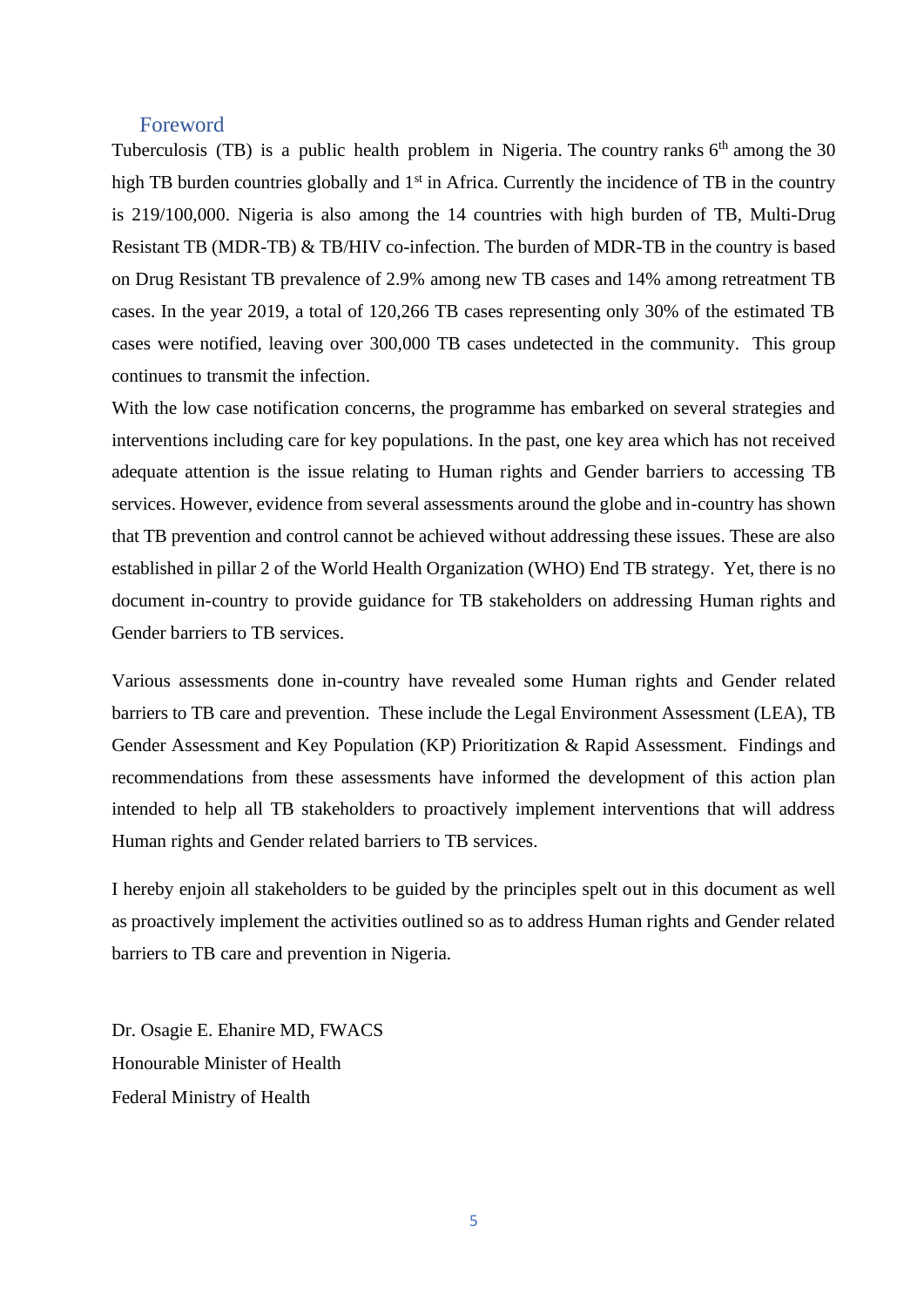## <span id="page-5-0"></span>Acknowledgements

The Federal Ministry of Health/National Tuberculosis, Leprosy and Buruli Ulcer Control Programme (NTBLCP) wishes to express its gratitude to the numerous individuals and organizations that have contributed to the development of this Action Plan to address Human rights and Gender related barriers to TB care and prevention in Nigeria.

My special thanks go to all partners, the Civil Society Organizations (CSOs) and the Stop TB Partnership (STP) for their support and active participation in ensuring that a quality and userfriendly document is produced. I also appreciate the technical support from WHO, my staff at the NTBLCP, State programmes as well as the financial support from the Global Fund (GF). Finally, our gratitude goes to Almighty God for the strength to complete this work successfully.

Dr. Mildred U. Ene-Obong Director, Department of Public Health Federal Ministry of Health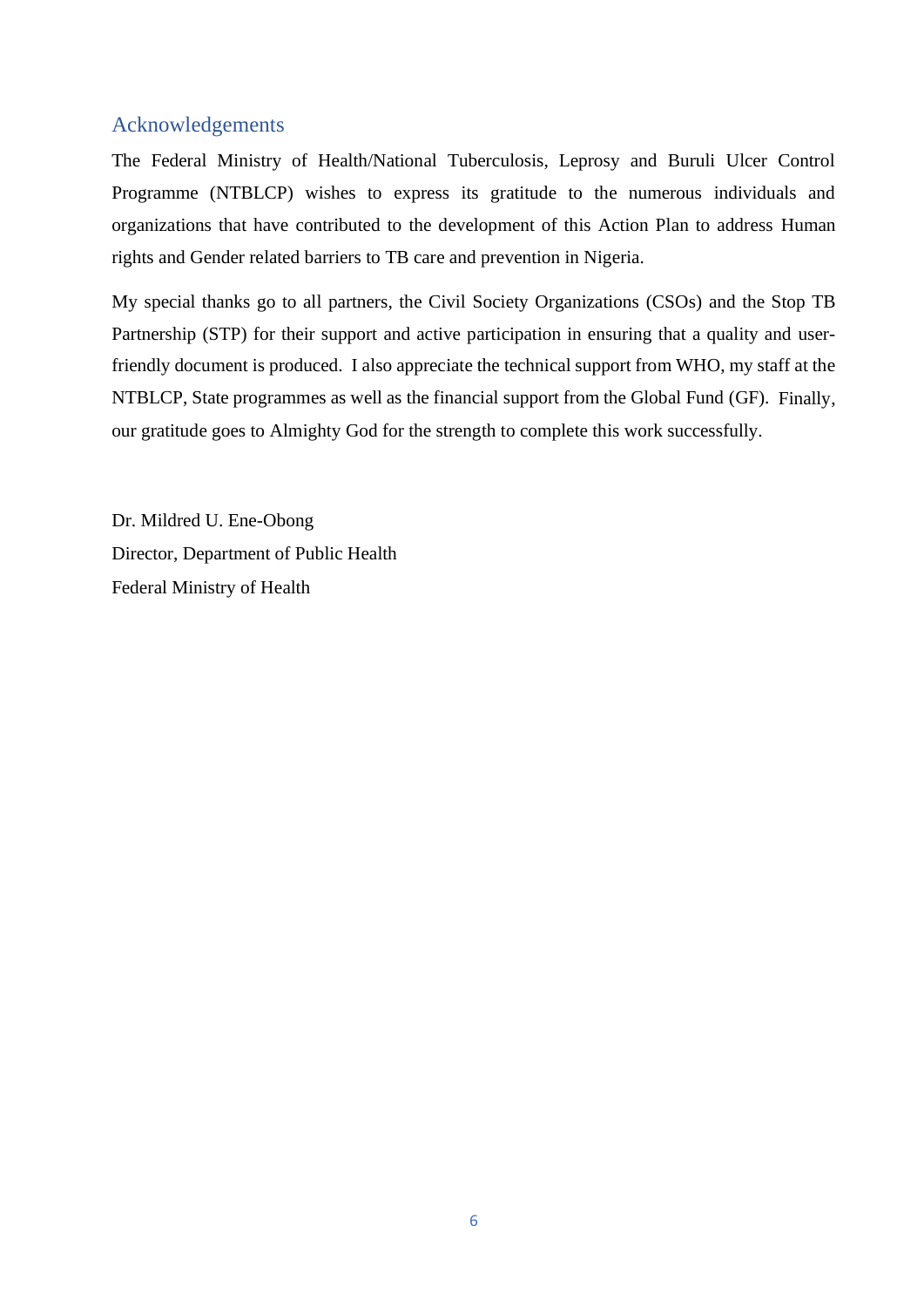# <span id="page-6-0"></span>**1.** Introduction

<span id="page-6-2"></span>Nigeria has an estimated population of over 200 million people in 2020<sup>2</sup> and TB is a major public health problem. According to the 2019 WHO Global TB report; Nigeria ranks 1<sup>st</sup> among the 30 TB high burden countries in Africa, 6th globally and classified among the 14 countries with triple burden of TB, MDR-TB and TB/HIV. The reproductive age group (15-44 years) and men are mostly affected <sup>1</sup>. The TB incidence rate is 219/100,000, with an estimated case load of 407,000 annually. The goal of the TB NSP  $(2021 - 2025)$  is to ensure universal access to high-quality, patient-centred TB prevention, diagnosis and treatment services for all Nigerians with all forms of TB, regardless of geographic location, income, gender, age, religion, tribe or other affiliations<sup>2</sup>. However, the right to health is not guaranteed for most Nigerians due to poverty, inaccessibility of the health care services, high out of pocket expenditure, unavailability of health insurance, the impact of the current novel coronavirus SARS-CoV-2 otherwise known as COVID-19 pandemic, etc.

<span id="page-6-1"></span>The current GF grant (2021-2023) and the National Strategic Plan for TB Control (2021 – 2025) will have interventions that will address TB related Human rights and Gender issues. These interventions will ensure that barriers faced by Nigerians in accessing TB care and prevention services are reduced to the barest minimum. This is in line with the global focus which has shown evidence that TB care and prevention indicators cannot be fully met without addressing related social issues. This also shows the country's efforts in aligning with global best practice to end TB. For instance, the WHO's End TB strategy and the Stop TB Partnership both recognize the vital role of Human rights and Gender in ending TB. The strategy establishes "protection and promotion of human rights, ethics and equity" as one of four essential principles to ending TB globally**Error! Bookmark not defined.**. Likewise, the Stop TB Partnership encourages "peoplecentred, human rights-and gender-based approach to TB" as part of the paradigm shift in addressing TB through the Global Plan to End TB. Indeed, Stop TB Partnership's Global Plan acknowledges that TB programming will not be successful unless global and national programmes are grounded in human rights<sup>3</sup>.

However, the level of implementation of TB related Human rights and Gender related issues has been inadequate and uncoordinated. Thus, the need to address this in a broad and coordinated manner cannot be overemphasized and will play a vital role in helping the country to achieve its End TB targets. Therefore, the NTBLCP and partners have provided in this action plan robust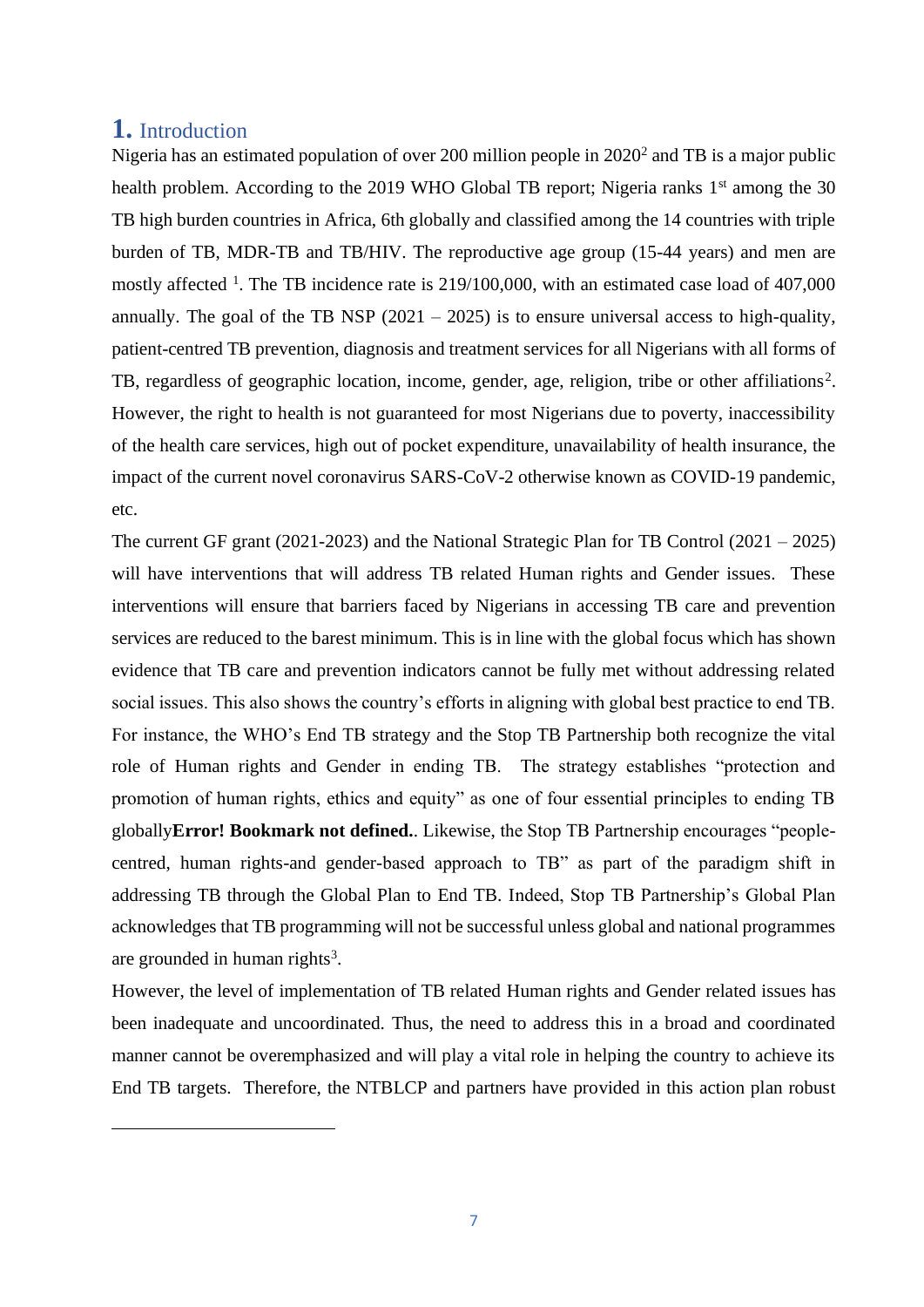strategies and interventions that will address Human rights and Gender related barriers to TB care and prevention in Nigeria aimed at achieving a TB-free country.

## <span id="page-7-0"></span>1.1. Country profile

Nigeria shares borders with Benin, Niger, Chad and Cameroon, as well as a coastline on the Gulf of Guinea. It has an area of 923,768 Km<sup>2</sup> with an estimated population of over 200 million in [2](#page-6-1)020.<sup>2</sup>. There are three levels of government: Federal, State, and Local Government Area (LGA). There are 36 States and the Federal Capital Territory (FCT) Abuja, with each State broken down into LGAs. There are 774 LGAs in the country. For political purposes the country is organized into 6 geopolitical zones. See figure 1.



**Figure 1. Nigeria geo-political zones**

<span id="page-7-1"></span>**Source:** Research Gate. https://www.researchgate.net/figure/Map-of-Nigeria-showing-the-36-states-and-Federal-Capital-Territory-FCT-Abuja\_fig1\_260023562 [accessed 19 Jan, 2020]

#### <span id="page-7-2"></span>1.2. Demography

<span id="page-7-3"></span>The population of Nigeria is estimated to be over 200 million people with an annual growth rate of 2.6 percent <sup>4</sup>. The median age is 18.4, signifying that most Nigerians are very young and growing rapidly, as shown in the population pyramid in Figure 2. However it is estimated to slow down in the coming years.<sup>[4](#page-7-3)</sup> The split between males and females is almost even with men taking a slight edge in numbers as there are 1.04 males to every 1 female<sup>8</sup>. However, it should be noted that, while women are slightly outnumbered by men, after the age of 65, women outnumber men.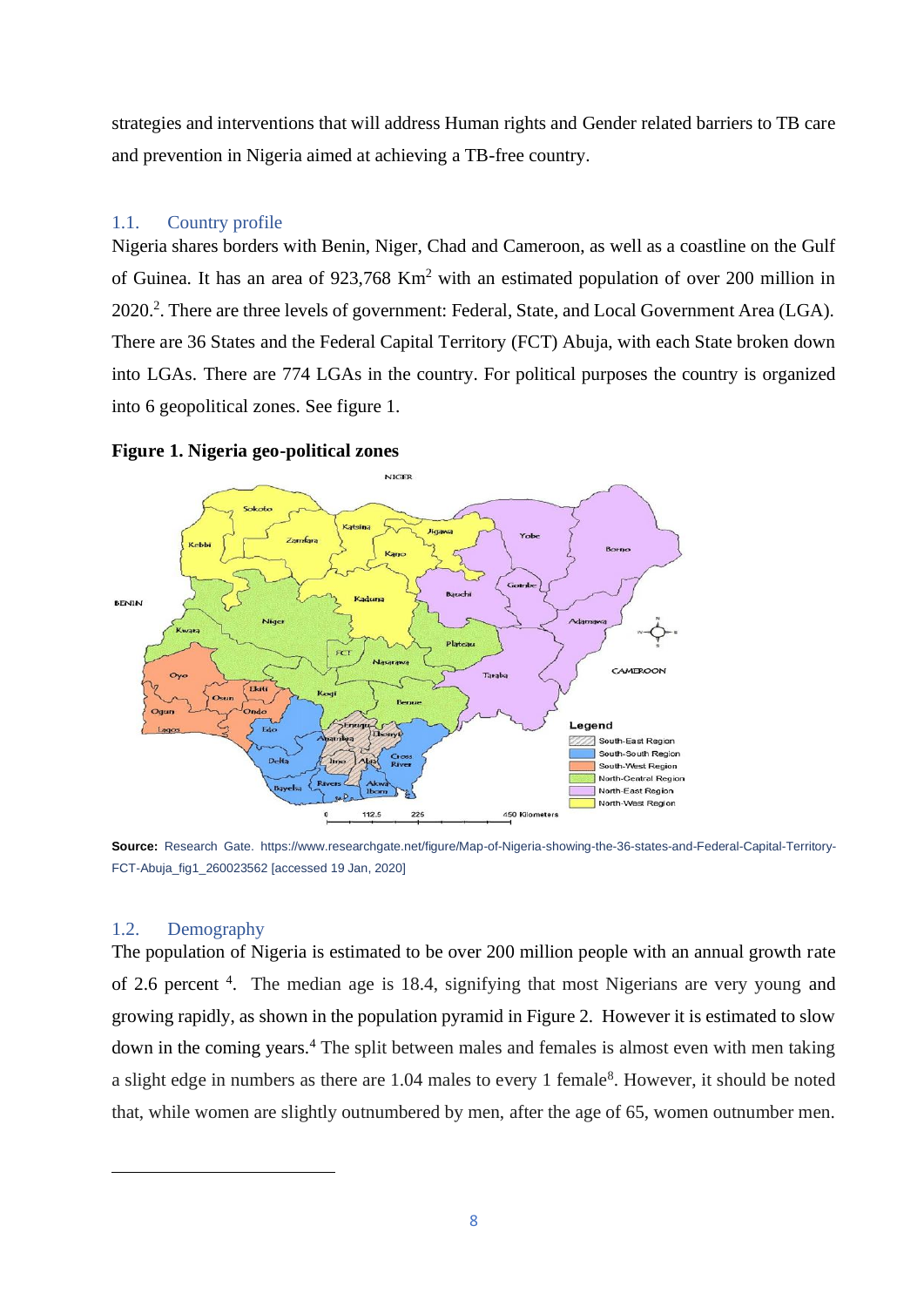Approximately half of Nigeria's population live in urban areas where TB is also concentrated, according to the prevalence survey data.<sup>[4](#page-7-3)</sup> There are 5 major cities with high populations: Lagos, Kano, Ibadan, Benin city and Port Harcourt. Considering the country's estimated 2020 population and total surface area, its population density will be 212.04 persons per square km<sup>8</sup>

This density, population distribution and predominant age group has implications for the dynamics of TB transmission and for the approaches to TB education, case-finding, and case holding, emphasizing the need for more intensive efforts to diagnose paediatric TB and use of modern communication methods to reach young people at risk for TB with appropriate messages.[2](#page-6-1)





#### <span id="page-8-0"></span>1.3. Health System

The Nigerian health system is diverse with orthodox and traditional methods working alongside each other with little or no collaboration. The health system is made up of public and private health care facilities. The levels of care provided in the facilities are classified into primary, secondary and tertiary. The public health sector is owned and governed by the three tiers of government - the Federal, State and LGAs. The Federal Government manages tertiary health care (Federal University Teaching Hospitals, Federal Medical Centres and Federal Specialists' Hospitals); the State is responsible for the State university teaching hospitals and general hospitals respectively while the LGAs manage the Primary Health Care (health care centres, health posts and dispensaries).**Error! Bookmark not defined.** On the other hand, the private sector which could be for-profit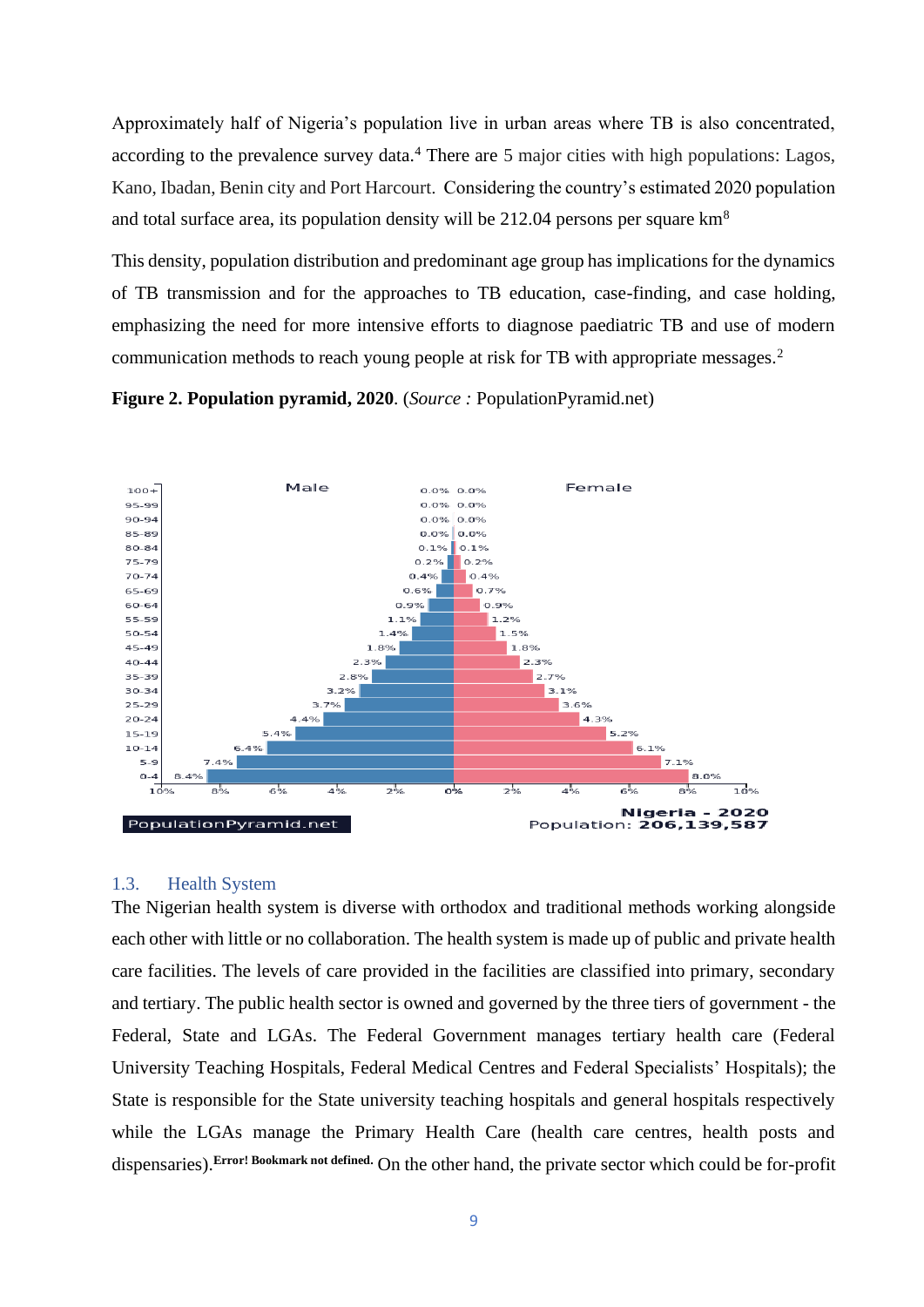(owned by individuals or consortiums) or not-for-profit (missionary hospitals, Non-Governmental Organizations [NGO] clinics) also provide health care at the three levels described above.**Error! Bookmark not defined.**

## <span id="page-9-0"></span>1.4. Nigeria TB Profile

TB is a major public health problem in Nigeria as it remains a serious health threat to men, women and children. The high disease burden was revealed by the result of the first National prevalence survey which showed a burden of TB far higher than had been predicted, doubling the previous WHO estimates for TB prevalence to  $322/100,000$  population and tripling the estimates of incidence to  $338/100,000$ .<sup>[2](#page-6-1)</sup> Thus, Nigeria is ranked 1<sup>st</sup> in Africa and 6<sup>th</sup> Globally amongst the 30 High Burden Countries (HBC). The country is also among the 14 countries in the world with the triple high burden of TB, TB/HIV and DR-TB. The working/productive age group of 15-44years is most affected by the disease. However, men are more affected than females<sup>[1](#page-6-2)</sup>.

Furthermore, Nigeria is among the eight countries that accounted for two thirds of the global TB cases and among the ten countries that accounted for about 80% of the missing TB cases (gap). Nigeria has the lowest TB treatment coverage (the number of people notified and treated divided by estimated incidence) globally.[1](#page-6-2) According to the 2019 Global TB report, the TB treatment coverage for Nigeria is 24% for 2018 leaving a gap of 76% with over 300,000 cases being missed annually<sup>5</sup>. This is compounded by the missing cases among children and those of Drug resistant TB. These missed cases serve as a reservoir for continuous TB transmission in our communities especially among the vulnerable groups, including women and children.

The NTBLCP, which is a Division under the Department of Public Health of the Federal Ministry of Health (FMOH) has made great strides in addressing TB since it began implementing the WHO recommended strategies for TB control in all States and the FCT from 2004 till date. The NTBLCP through the support of partners has boosted diagnostic capacity across the country. As at the end of 2019, 399 Health facilities had GeneXpert MTB/Rif assay equipment, 3220 facilities had Acid-Fast Bacilli (AFB) sputum smear microscopy services while 12 reference laboratories had Line Probe Assay (LPA) and culture services.

A total of 12,606 public and private health facilities are providing treatment services for TB (DOTS centres) while 28 health facilities provide hospital-based management of Drug resistant TB cases. The programme also decentralized DR-TB services in the community in order to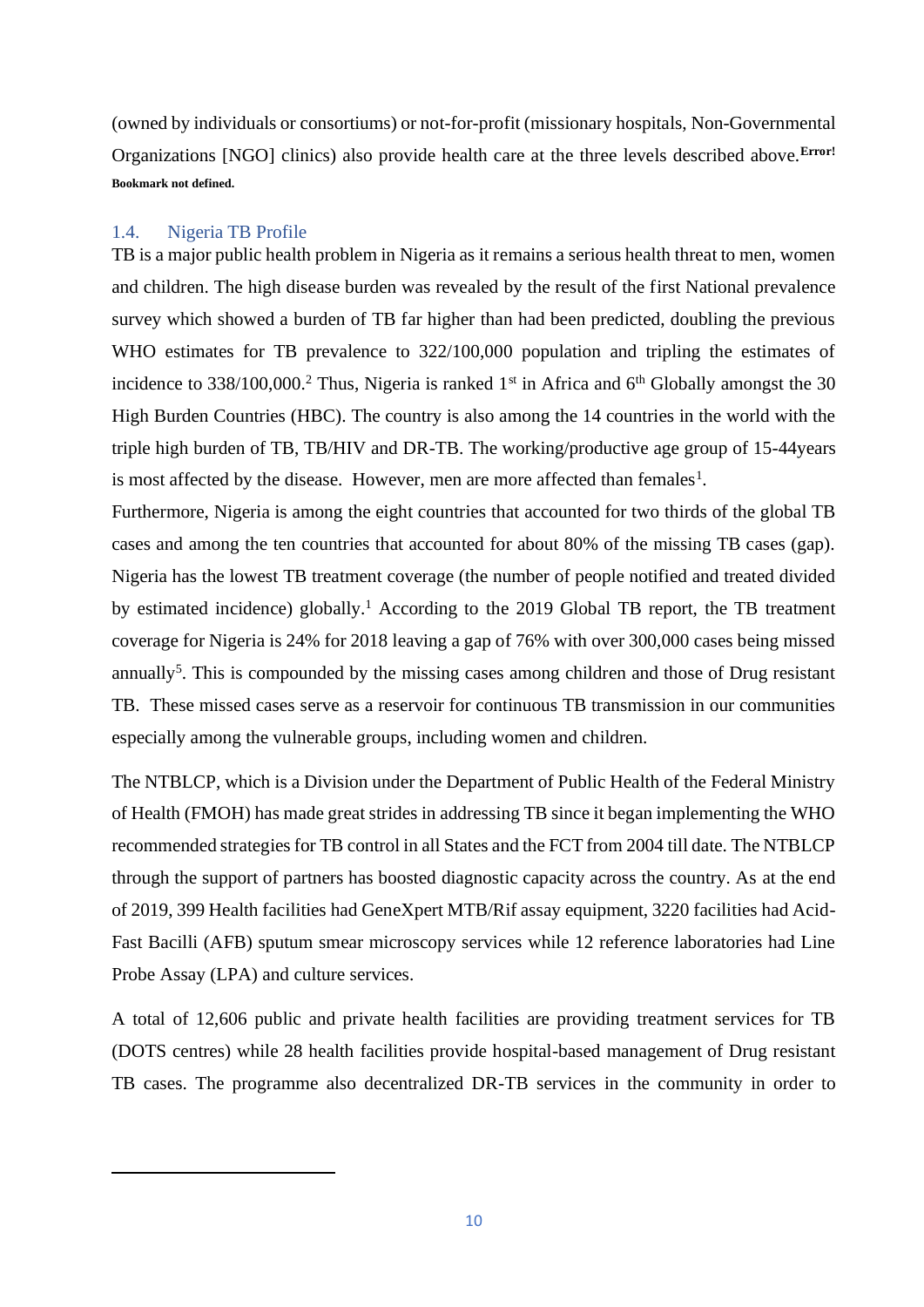increase access to care and provide services that are patient centred. Currently majority of the DR-TB cases are managed via community DR-TB intervention in all the 36 states plus FCT.

These investments have shown results as there has been a steady increase in TB case notifications from 31,164 in 2002 to 120,266 at the end of 2019 with a Treatment success rate of  $87\%$ .<sup>6</sup> As a country with high TB/HIV burden, NTBLCP is also building the capacity of health workforce on the implementation of TB/HIV collaborative activities. Based on this effort, the percentage of patients receiving TB/HIV care in the TB unit has remained high. In 2019, 97% (116,879) TB patients received HIV testing and counselling out of which 10% (12,521) were found to be coinfected. Of these co-infected patients, 91% (11,372) and 91% (11,404) had access to life-saving Anti-Retroviral Drugs (ARVs) and Co-trimoxazole Preventive Therapy (CPT) respectively. In the area of Programmatic Management of Drug-Resistant TB (PMDT), the country made a tremendous achievement. There has been a steady rise in the number of diagnosed DR-TB cases from 25 in 2010 to 2,384 in 2019 while the number of patients enrolled every year also increased from 23 in 2010 to 1,975 in 2019.

Despite these achievements, the country's progress towards reaching the End TB targets for the control of TB has been fairly slow. Going forward, all case finding interventions must be implemented to scale in order to achieve the End TB targets.

## <span id="page-10-0"></span>1.5. The National Tuberculosis, Leprosy and Buruli-ulcer Control Programme (NTBLCP)

## <span id="page-10-1"></span>1.5.1. Organizational Structure

The NTBLCP is a division under the Department of Public Health (DPH) of the Federal Ministry of Health saddled with the responsibility of coordinating TB, Leprosy and Buruli ulcer control activities in the country. NTBLCP is structured along the three tiers of Government i.e. Federal, State and LGA.

The National level (referred to as NTBLCP Central Unit) is responsible for facilitating policy developments regarding TB, Leprosy and Buruli ulcer control. They provide guides on care of the 3 diseases, resource mobilization, programme monitoring, supervision and evaluation, human resource development and technical support to State programmes. The NTBLCP is headed by a National Coordinator who is supported by the various units of the programme.

The programme has a training centre called the National TB and Leprosy Training Centre (NTBLTC) located at Zaria that is responsible for the HR development of the programme, patient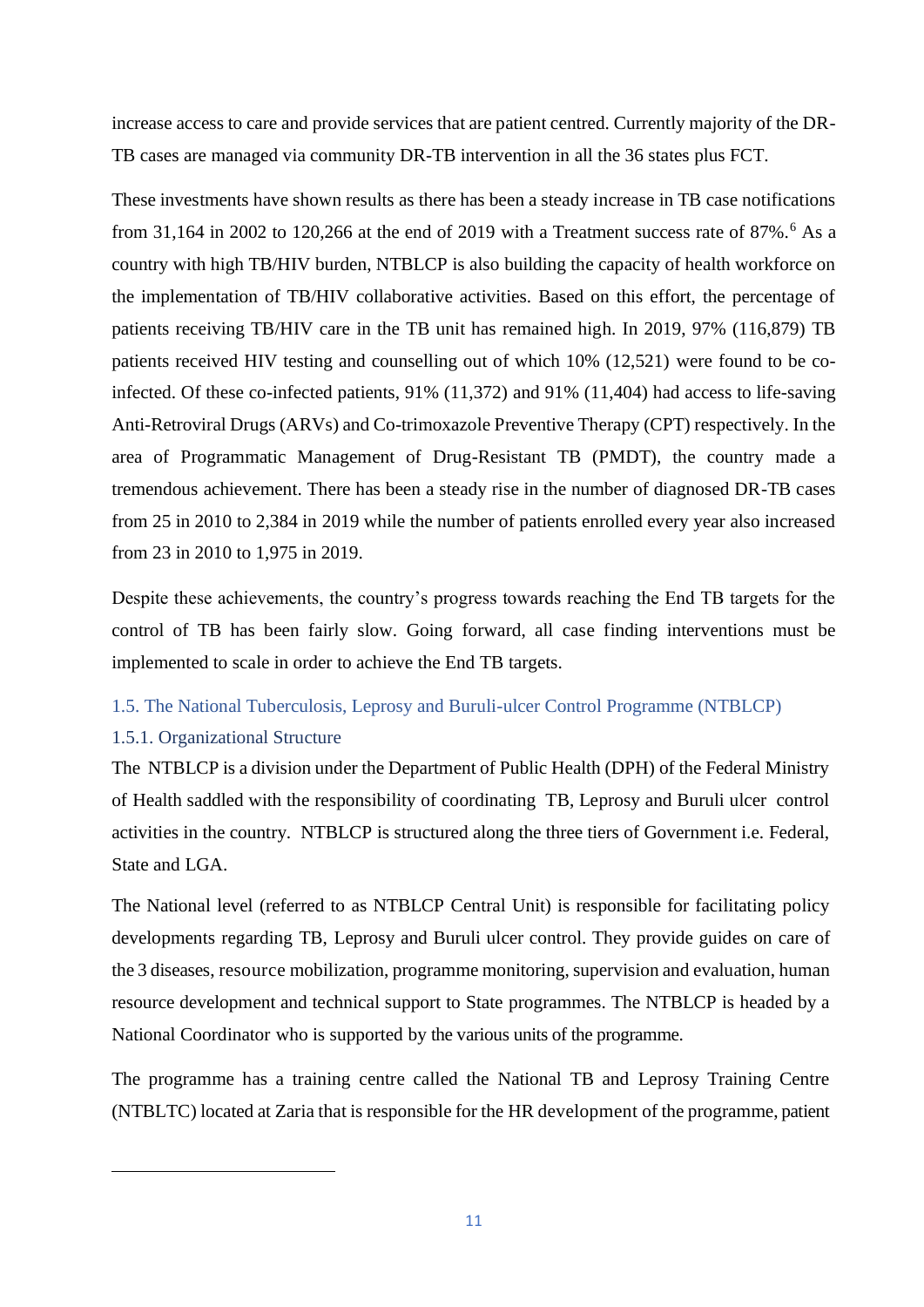care, research and provides technical support or any other assignment as instructed by the National Coordinator.

At the State level, the programme is under the Department of Disease Control/Public Health of the Ministry of Health; the day to day programme management is carried out by the State Programme Managers supported by the State TBL Supervisors, logistic officers, M&E officers and other support staff. In addition to coordinating TB, Leprosy and Buruli ulcer activities in respective States, these staff supervise, monitor and provide technical assistance at the State and LGA levels.

The LGA is the operational level of the programme based on the principles of Primary Health Care (PHC). At the LGA Level, the TBL prevention and control activities are the responsibility of the Local Government TBL Supervisors (LGTBLS) who support PHC workers in the implementation of TBL activities at health facility level. TBL prevention and control activities are implemented in close collaboration with Civil Society Organizations (CBOs, CBAs, FBOs, NGOs) and key affected persons in the community. Their roles include: assisting the State TB and Leprosy Control Programme (STBLCP) with planning, organizing and conducting training programmes; assisting with diagnosis and management of non-compliant TBL & BU patients; Supervising other health workers providing services; ensuring that National guidelines are adhered to; keeping an up-to-date and accurate record of activities; ensuring that patients' record cards are properly filled and kept by the health unit staff; ensuring that all patient level data are documented electronically; collating, analysing and reporting all data generated at the LGA level quarterly etc.

#### <span id="page-11-0"></span>1.5.2. Goal of NTBLCP

By 2025, to achieve a 50% reduction in TB prevalence rate and 75% reduction in TB mortality (excludes HIV-related TB) rate in Nigeria compared to 2013 figures.

#### <span id="page-11-1"></span>1.5.3. Long-term goal

To reduce significantly the burden, socio-economic impact and transmission of Tuberculosis, Leprosy and Buruli Ulcer in Nigeria.

#### <span id="page-11-2"></span>1.5.4. The general objectives

- i. To reduce the prevalence of Tuberculosis, Leprosy and Buruli Ulcer to a level at which they no longer constitute public health problems in the country
- ii. To prevent and reduce impairments associated with leprosy and Buruli Ulcer
- iii. To provide appropriate rehabilitation for persons affected by leprosy and Buruli Ulcer

#### <span id="page-11-3"></span>1.5.5. New strategic directions

The basic strategies for the treatment and control of TB in Nigeria remains the provision of free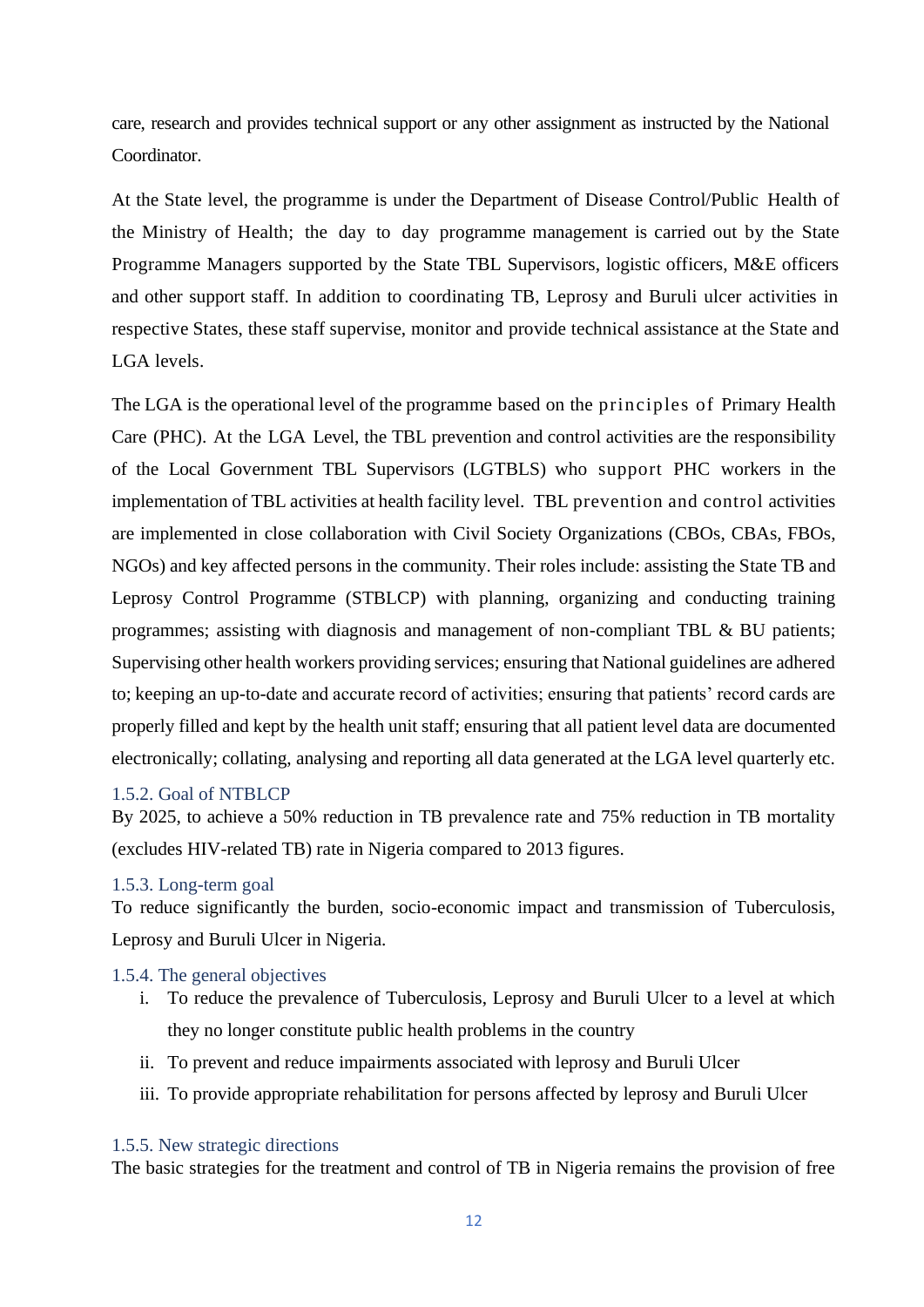TB services to all persons presumed to have TB or confirmed with active disease. However, the new Strategic directions that would enable a successful and efficient implementation are outlined in the NTBLCP Strategic Plan for the year 2021 to 2025 as seen below:

- Domestic resource mobilization with in-country funding of TB budget
- TB case finding (including key populations)
- Comprehensive engagement of all private care providers
- TB laboratory services
- Community system strengthening (including key populations)
- TB treatment and care (including comorbidities: HIV and non-communicable diseases - NCDs) with high treatment success rate
- TB prevention and infection control
- Childhood TB
- Programmatic management of drug-resistant TB (PMDT)
- Supply chain and logistics
- Strategic information and research

# <span id="page-12-0"></span>**2.** Rationale for Human Rights, Key Population and Gender Interventions in TB Control

<span id="page-12-1"></span>TB is one of the 10 leading causes of death worldwide from a single infectious agent, ranking above HIV and AIDS.<sup>7</sup> In 2018, according to WHO Global TB report, there were an estimated 10  $(9.0-11.1)$  million new (incident) TB cases worldwide. Of these cases, 5.7 million were men, 3.2 million were women and 1.1 million were children. People living with HIV (PLHIV) accounted for 9% of the total and 1.2 million TB deaths were recorded in HIV-negative individuals while 251,000 TB deaths were among people living with HIV.<sup>[7](#page-12-1)</sup>

Nigeria is a signatory to several conventions that support access to health as a human right. TB is often regarded as a disease associated with poverty and inequality, which fuels discrimination of those affected. While several studies indicate that everyone is at risk of exposure, the levels are disproportionately higher among Key Populations (KPs). Several factors related to Human rights and Gender hinder the effectiveness, accessibility and sustainability of TB programmes and services in the country.<sup>[8](#page-13-1)</sup>

<sup>7</sup> **Global tuberculosis report 2019 ISBN 978-92-4-156571-4 © World Health Organization 2019.**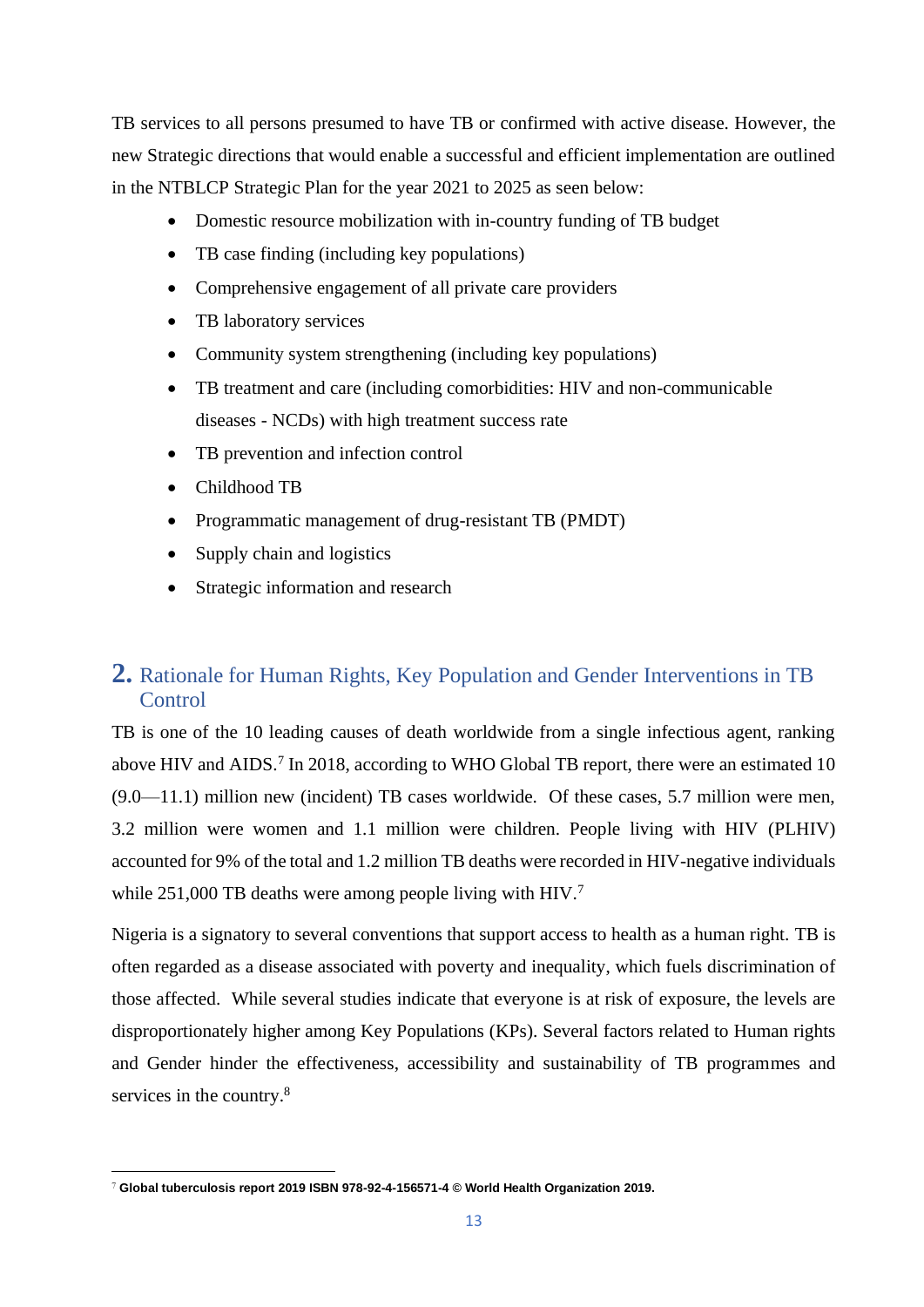Women and men are affected by TB differently; epidemiologically, biologically, economically, socially and psychologically. As a National programme, the response to address barriers created by Human rights and Gender related issues, particularly those affecting key populations is essential. TB is the major opportunistic infection among people living with HIV. Therefore, addressing Human rights and Gender issues with TB and HIV are closely related.<sup>8</sup> TB kills more women globally than any other single infectious disease, and more women die annually of TB than of all causes of maternal mortality combined.<sup>9</sup>

<span id="page-13-1"></span>Barriers associated with Human rights and Gender are well acknowledged. As the programme reviews the National Strategic Plan for TB Control (2021- 2025) to guide programme implementation and resource mobilisation, it will take into cognisance, the Human rights, KP and Gender aspects in order to achieve the country's overarching goals of a Nigeria free of TB.

# <span id="page-13-0"></span>**3.** Scope of Human Rights and Gender action plan

The Human rights and Gender action plan will span from 2021 to 2025. It is a 5-year framework that will guide the NTBLCP and stakeholders in the implementation of interventions that will address Human rights and Gender related barriers to access TB diagnosis and treatment, putting into consideration key and vulnerable populations. It will provide strategies and facilitate implementation of key activities which will help in achieving the overall goal of ensuring access to care for all. The Human rights and Gender interventions are cross-cutting and are expected to address barriers to accessing standard TB preventive, diagnostic and treatment services.

During implementation, the dynamism of the global approach to TB interventions will be considered. Several innovations arising from reviews and operational research may occur, the action plan will be flexible to accommodate these new approaches to ensure the expected goals are achieved. The NTBLCP and partners will review the implementation plan annually and use the lessons learnt from the interventions to adjust the plan. The assessments on key populations, Human rights and Gender issues as they relate to TB were limited, and therefore may not be representative of the whole country. Thus, the NTBLCP should make a conscious effort to conduct a more representative assessment on key populations, Human rights and Gender as it relates to TB during the implementation of this plan.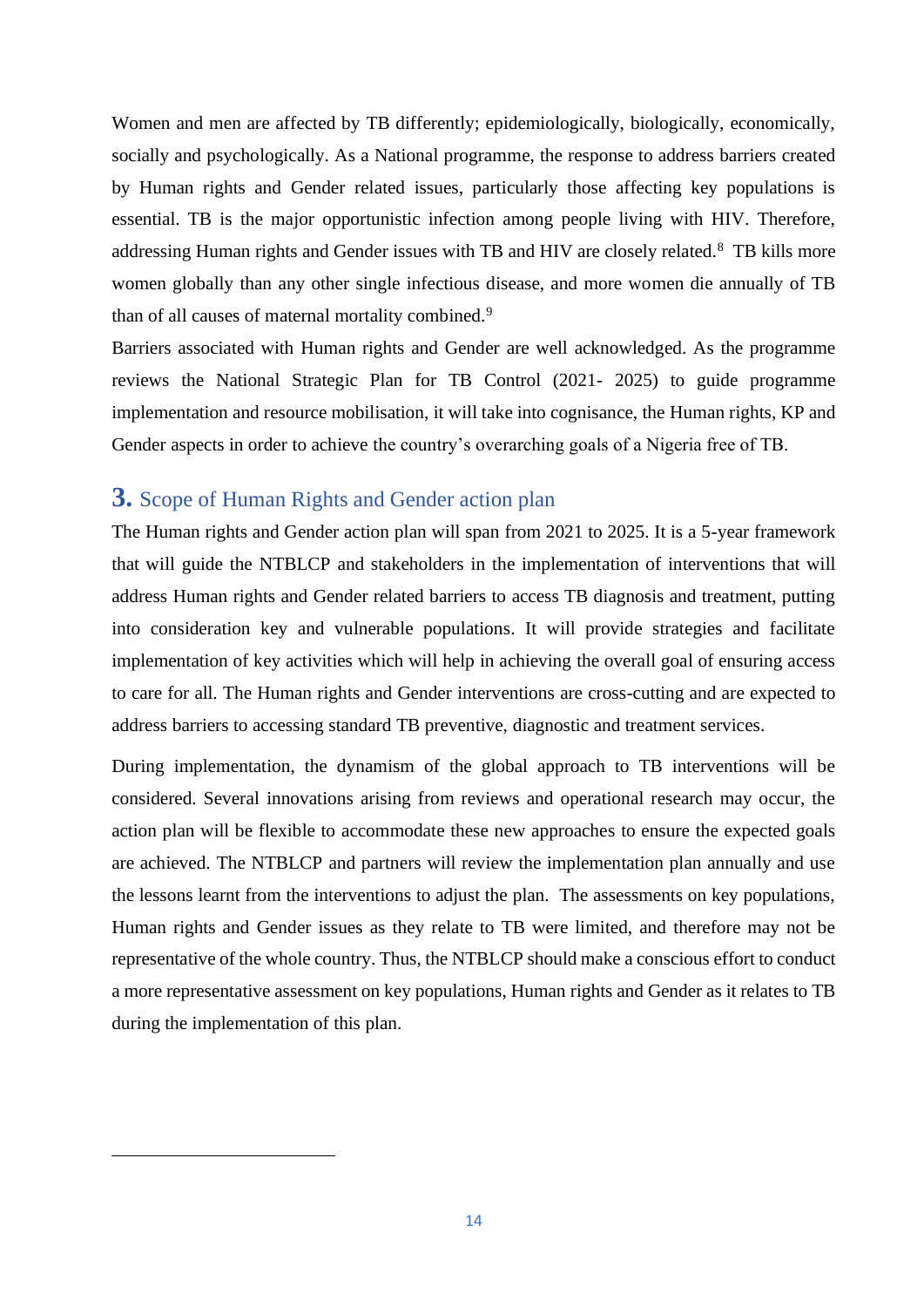# <span id="page-14-0"></span>**4.** Goal of Human Rights and Gender action plan

The overall goal is to contribute to improved access to standardized TB Preventive, diagnostic treatment, care and support for all by 2025.

# <span id="page-14-1"></span>**5.** Objectives of Human Rights and Gender action plan

The objectives of the Human rights and Gender action plan are to:

- Ensure the existence and implementation of laws, policies, guidelines and systems which facilitate an enabling environment by 2025
- Promote and provide accessible, acceptable and quality TB services by 2025
- Promote Gender specific interventions that will eliminate barriers to standardized TB Preventive, diagnostic and treatment for all
- Implement gender transformative interventions and promote equity in the national TB response in Nigeria by 2025
- Reduce stigma and discrimination towards TB patients and enhance their participation in the interventions.
- Strengthen Monitoring and Evaluation of Community, Rights and Gender (CRG) interventions in Nigeria by 2025

# <span id="page-14-2"></span>**6.** Overall Approach of Human Rights and Gender action plan

The NTBLCP is the lead in the development of the Human rights and Gender Action Plan. The process of developing this action plan started from 20<sup>th</sup> January to 28<sup>th</sup> February 2020 and involved the engagement of key government staff, TB partners and other multisectoral stakeholders including legal teams and Human rights activists. An analysis of the Human rights and Gender landscape in Nigeria was done and gaps were identified. These gaps were prioritised through the following approaches:

- $\checkmark$  Gaps and corresponding recommendations from the Human rights and Gender assessment reports were identified
- $\checkmark$  Participants were divided into four groups that worked on the identified gaps and recommendations from the CRG reports while also prioritizing the gaps
- $\checkmark$  Groups were supervised during the process while a representative presented for each group which provided opportunity for further comments and inputs from the larger group

This Action Plan is in 6 sections with each section interwoven for easy flow. The first section focuses on introducing the workplan as it relates to Human rights and Gender; the second section is for country TB profile, goals and objectives; while the third section focuses on rationale for the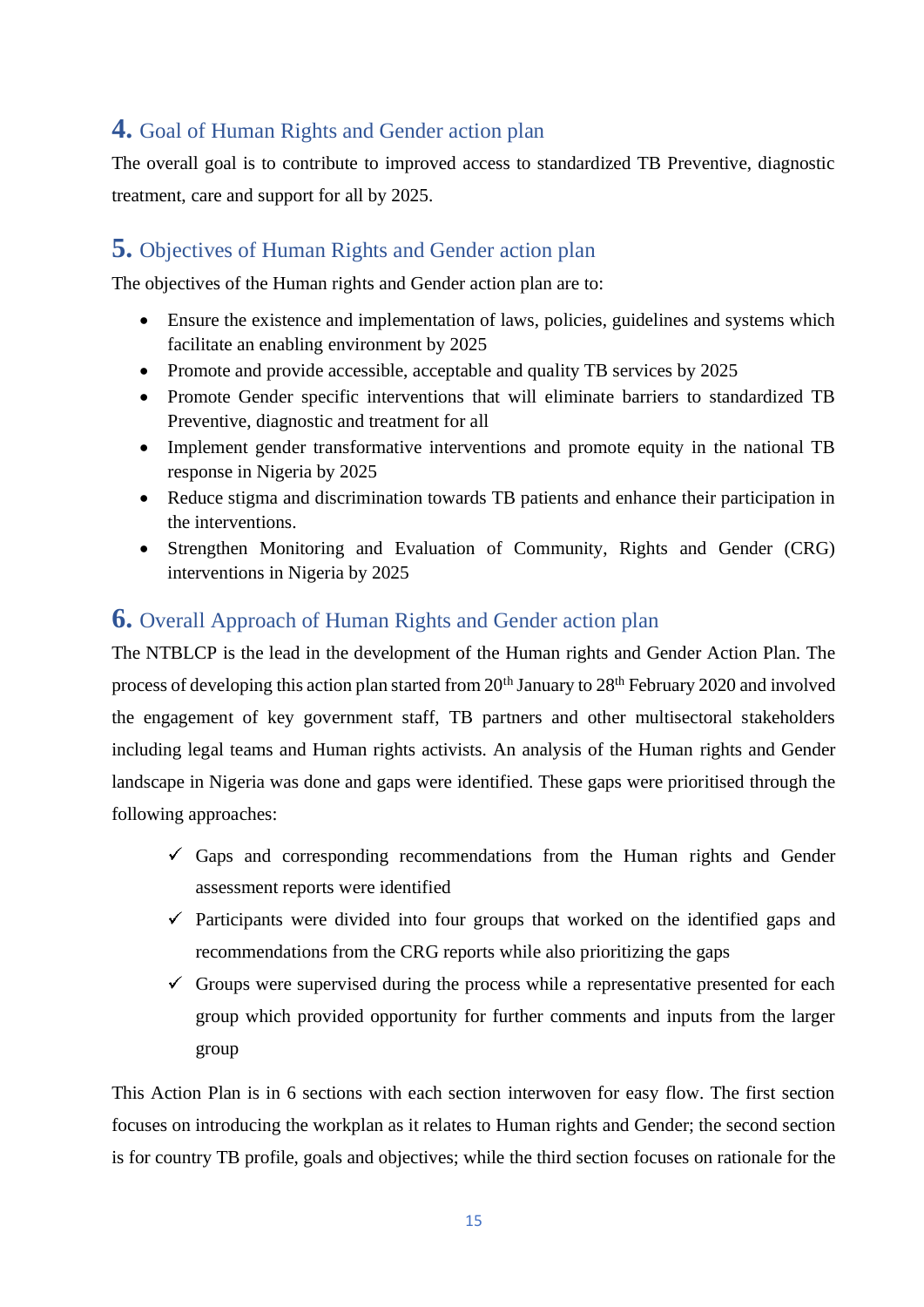document, desk review of current assessments as recognized by the programme. The fourth section focuses on how Human rights and Gender related issues create barriers to persons accessing TB services while the fifth and sixth sections represent the costed activity plan framework.

# <span id="page-15-0"></span>7. Desk Review of Community Rights, Key Populations and Gender Assessment in Nigeria

Several assessments of the NTBLCP performance are being conducted on quarterly and annual basis. While these reviewed TB programme targets, highlight milestones, progress and challenges, they do not address issues related to specific key populations, community rights and gender. The TB Legal Environment, Gender and KP Prioritisation Assessments conducted between 2017 and 2019 in Nigeria through the support of the Global Fund's Strategic Initiative for finding the missing people with TB provided the opportunity for a review of the TB control efforts from a patient centred perspective.

#### <span id="page-15-1"></span>7.1. Legal Environment Assessment (LEA) in Nigeria

The LEA was conducted in 2017 and validated in 2018. The primary goal of the LEA is to create an enabling legal environment for people with TB, TB survivors, their families and people at risk of the disease in Nigeria to promote better individual health outcomes and improve TB programme performance. To this end, the LEA involved a review and assessment of the laws, policies, guidelines and case law that constitute the legal and policy framework related to TB in Nigeria, to identify approaches that support the fight against TB, those that hinder the effort, and gaps where new law or policy is needed. This review considered the legal framework at the national level and in Lagos State. Given the diverse social, economic, religious and cultural contexts throughout Nigeria, additional findings and recommendations may have been reached if the LEA covered other areas of the country.

The LEA also leveraged qualitative research in the form of in-depth interviews and structured dialogues with a wide range of stakeholders, including people affected by TB, TB program coordinators, CSOs, TB care providers in the public and private sector, researchers, and international organizations. The LEA team also conducted site visits to observe the operations of public and private TB clinics, research facilities, and relevant government ministries. Based on all of these, the LEA provides concrete recommendations to implement a human rights-based, personcentred approach to TB prevention, testing, treatment and care in Nigeria.

<span id="page-15-2"></span>7.1.1. Legal Environment Assessment Findings

The LEA Key Findings are as follows: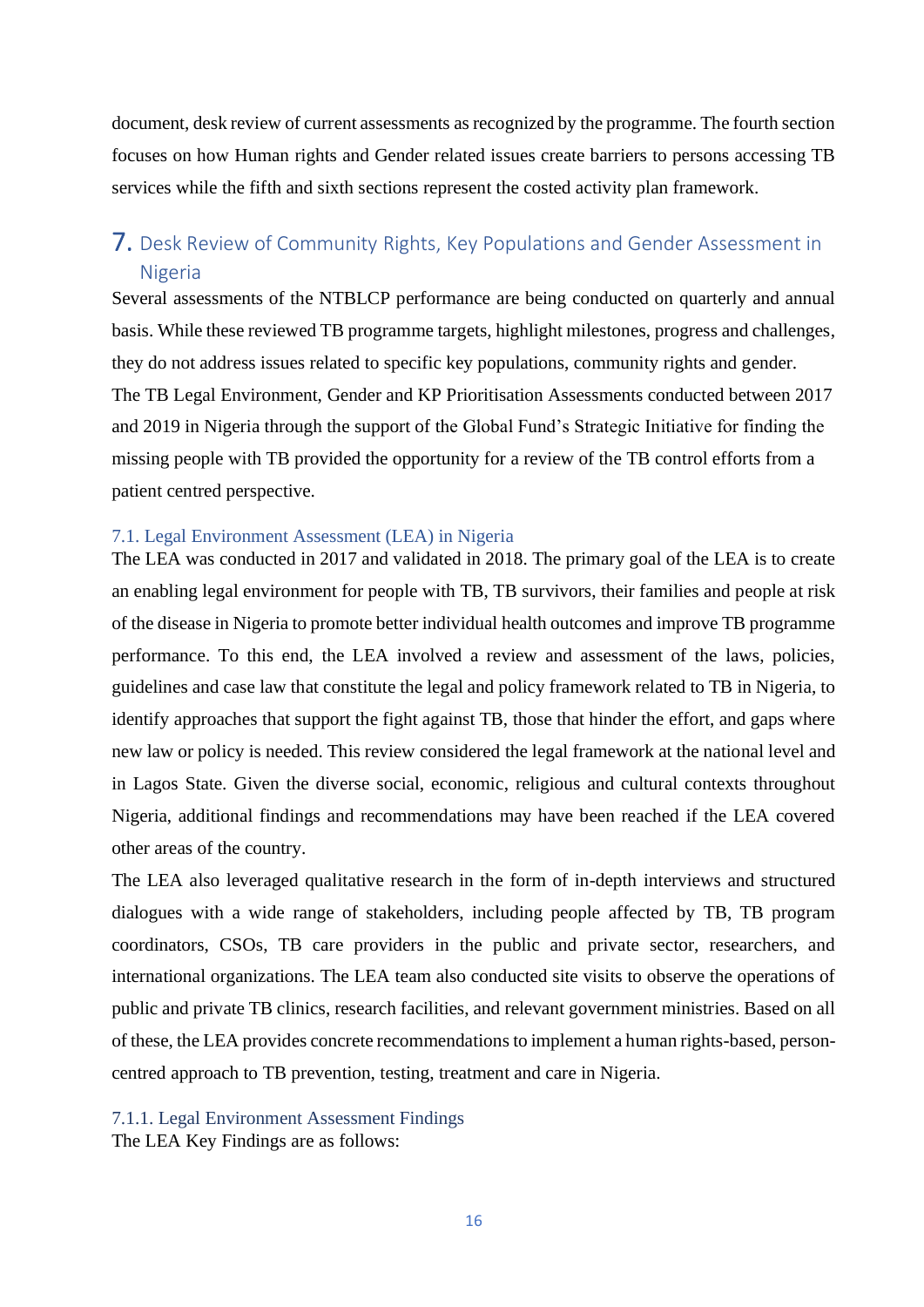- **Limited access to DOTS centers and TB services**: DOTS centers are often located too far from communities where people with TB live, especially at the LGAs. People with TB sometimes interrupt their treatment as a result of the cost and inconvenience of transportation to the clinic and time away from their places of work. Public clinics are also often overcrowded and people affected by TB experience long waiting times for services, delays in obtaining test results, and other inconveniences prior to initiating treatment.
- Lack of privacy and confidentiality: The lack of privacy and confidentiality is a barrier to TB testing and treatment, and a challenge for adherence. In addition to concerns around confidentiality of medical records, DOTS centers often have signs marking them as TB clinics and facility procedures that reveal people with TB or presumptive TB.
- **Stigmatizing and discriminatory treatment in TB clinics**: People affected by TB are often treated in stigmatizing, disrespectful and discriminatory ways by health care workers, in both public and private clinics. This discourages them from continuing their treatment or even seeking testing in the first place.
- **Employment discrimination against people affected by TB**: Many people, who are otherwise qualified, are permanently dismissed or forced to leave their employment after being diagnosed with TB, including, but not limited to, school teachers, construction workers, and factory workers. Employers, in these cases, do not consider whether a person remains contagious or has been cured.
- **Stigmatization and discrimination of people affected by TB in their communities**: People affected TB experience severe stigma and discrimination in their communities and families, resulting in delayed diagnosis and treatment initiation, lack of treatment adherence and completion, poor individual health outcomes, intense self-stigmatization, and mortality.
- **Lack of legal protections against discrimination of people affected by TB:** Despite widespread discrimination against people affected by TB in employment, health care and other settings, the law does not prohibit discrimination against people affected by TB. However, the national *HIV and AIDS (Anti-Discrimination) Act, 2014* prohibits discrimination against people living with HIV.
- **Lack of Isolation and involuntary isolation policy:** Nigeria does not have a policy on the isolation and involuntary isolation of people with TB, leading to confusion among health care workers regarding what measures are lawful and appropriate in situations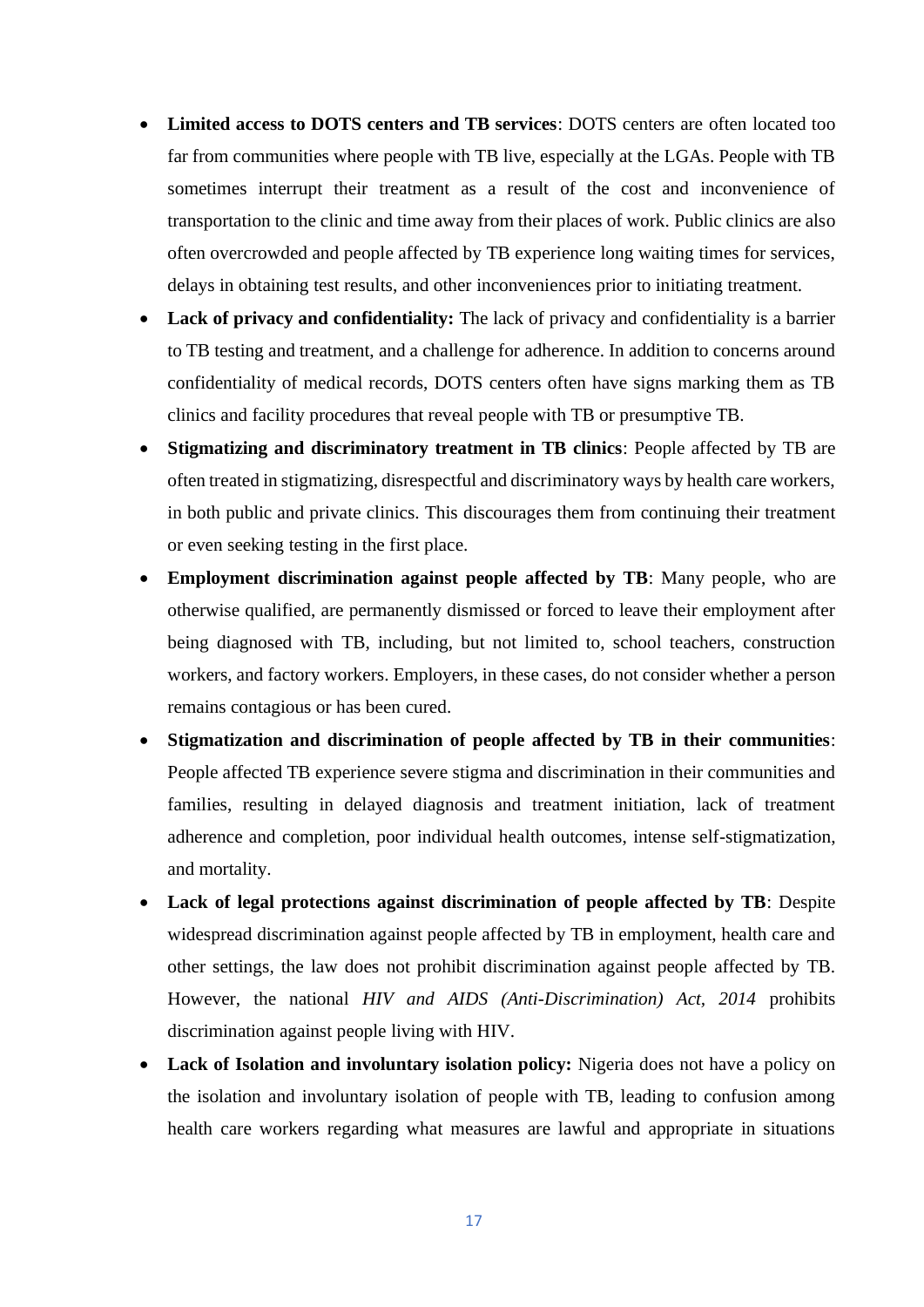where people with TB are contagious, refuse treatment and are unwilling or unable to take appropriate infection control measures.

- **Problematic legislation**: The Lagos State *Public Health Law, 2015* is overly broad and permits unjustified invasions of privacy and deprivation of liberty of people affected by TB, as well as people living with HIV, thus, hindering the State TB response.
- **Inadequate Advocacy and Community Mobilization**: There is inadequate community mobilization and advocacy (in decision making processes, governance, program design and implementation) around TB. There are few CBOs working on TB and limited representation of people affected by TB in decision making.
- **Low awareness, lack of accurate information, and myths and misconceptions about TB**: Low public awareness and lack of accurate information about TB disease and TB treatment among people affected by TB, health care workers, CSOs and CBOs, law and policy makers, and the public drive the epidemic. This leads to preventable morbidity and mortality. In some cases, religious and traditional beliefs about TB and people affected by the disease contribute to the spread of dangerous myths and misconceptions.
- **Delays in TB diagnosis**: People affected by TB often experience long delays—more than a year in some cases—from the onset of symptoms to diagnosis. Contributing factors include low awareness of TB symptoms among the general public, Patent Medicine Vendors (PMVs) and some health care workers. In addition, inappropriate prescriptions of cough medicines from the PMVs, rather than referrals to DOTS further delays in their treatment journey.
- **TB drug stock-outs**: Though TB drugs are generally available in public clinics, supplies fluctuate; as at 2017, the Lagos State program had experienced long delays—up to two years — in receiving drugs procured at the national level. This is especially true for secondline drugs used for MDR-TB treatment.
- **Out-of-pocket expenses especially for TB services**: People affected by TB often pay outof-pocket for testing services for their initial diagnosis, including for chest x-rays in public and private clinics and hospitals, and for incidental costs, including for transportation to and from clinics. These out-of-pocket costs create barriers to TB services and challenges for treatment adherence.
- **Lack of consistent, good-quality counselling for people diagnosed with TB**: A lack of consistent, good-quality counseling for people diagnosed with TB contributes to widespread treatment interruptions, as people with TB are not provided information about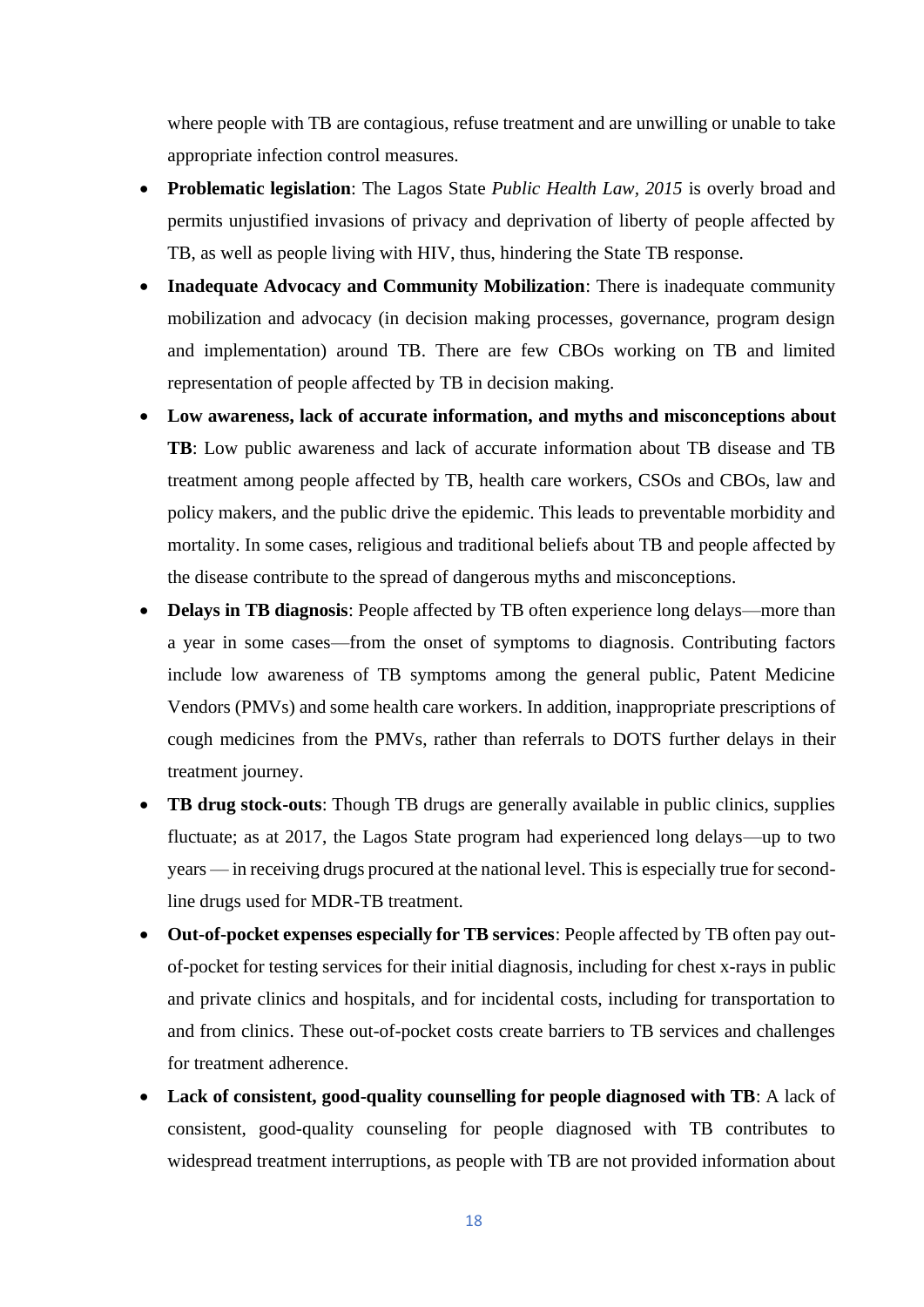the benefits and risks of treatment, including those associated with stopping or interrupting treatment.

- **Over-the-Counter Sale of TB Drugs:** The availability of TB drugs at private chemists and pharmacies in some parts of the country and the lack of quality assurance for drugs purchased in the private market contributes to inappropriate TB treatment and drug resistance.
- **Challenges for Public-Private Mix (PPM) programs**: Some private providers fear that participation in the PPM program will drive other patients away due to pervasive TBrelated stigma. PPMs also create financial disincentives for private provider participation, as only TB drugs are provided free, with all other costs associated with TB services, including staff, time and materials costs being borne by the providers. The fragmentation and lack of coordination among parallel case notification systems has also resulted in low notification among private providers.
- **Barriers to TB services and treatment adherence for key and vulnerable populations**: Treatment interruptions and lost to follow-up occur because DOTS centers have inadequate resources for mobile populations, leaving mobile individuals responsible for informing clinics about their departure and destination.

#### <span id="page-18-0"></span>7.2. TB Gender Assessment in Nigeria

The TB Gender Assessment took place between 2018 and 2019 in 4 States namely Lagos, Kano, Benue and Cross River. The objectives were to:

- Examine and understand the gender barriers in the pathway to TB prevention, diagnosis and treatment services
- Explore in details existing gaps and gender norms that prohibit men, women and transgender groups, (where applicable) from seeking care /treatment for TB
- Identify priority interventions to address the identified gaps and opportunities for informing a gender-responsive and gender transformative National TB response
- Facilitate engagements with National level stakeholders to develop a country-owned TB gender assessment report that will inform the submissions of gender-sensitive concept notes.

The assessment examined the following areas:

- i. Awareness and knowledge of TB
- ii. Perceptions and emotional reactions regarding TB
- iii. Exposure to risk factors for TB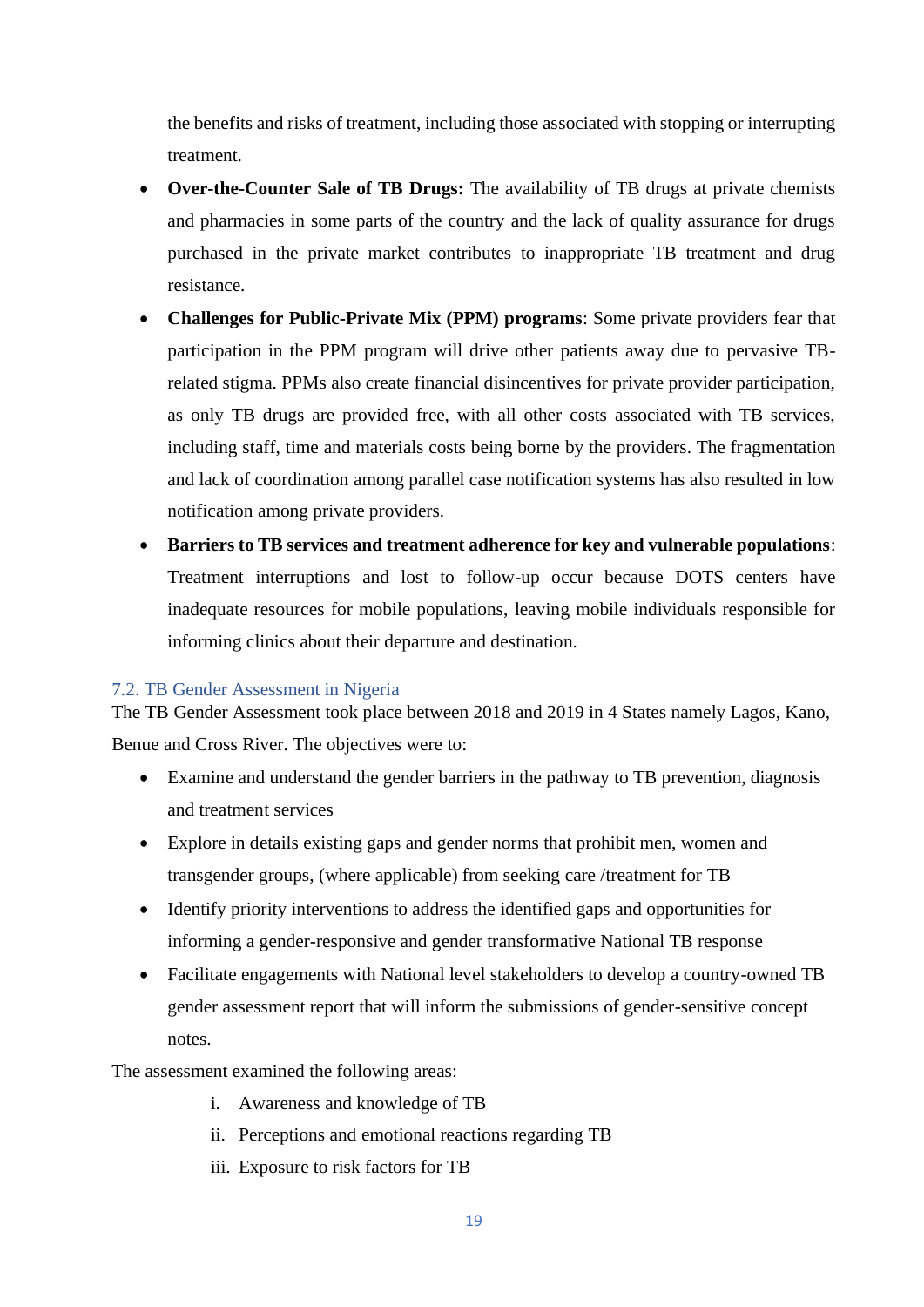- iv. Barriers and enablers to seeking diagnosis and treatment
- v. Barriers and enablers to adhering to treatment
- vi. Impact of TB on personal life during and after treatment
- vii. Perceptions of ways in which men and women experience, or are impacted by TB differently
- viii. Public perceptions of ways to improve TB awareness, diagnosis, and treatment success and reduce TB-related stigma for all genders

#### <span id="page-19-0"></span>7.2.1. Gender Assessment Findings

Key findings highlighted from the assessment include the following:

#### **Health seeking practices**

While both men and women showed similarities in terms of their first port of call when seeking TB services (oftentimes from PMVs), men displayed a higher tendency to delay seeking care at a health facility until it is late. Women were more willing to seek care early. However, factors such as financial capacity and the consent /permission of the male partner/ spouse often determined women's ability to access care early enough.

#### **Barriers limiting access to TB diagnostic and treatment services**

Several barriers limit people with TB from accessing the diagnostic and treatment services. These barriers are also context and gender specific.

- **TB related stigma** is a major barrier with gender-specific differences.
- **Poverty** is a key barrier affecting both men and women with TB. However, as a result of cash power differentials, women (particularly the married ones) tended to be poorer and more dependent on the permission/consent of their spouses or the decision maker in the home
- **Socio-cultural norms:** Culturally, men are expected to be strong almost invisible and possess the capacity to endure pain. Given traditional roles as breadwinners, men are expected to be productive on the job and seeking care in a health facility may disrupt their capacity to earn money. Women are expected to be weak, submissive, prone to illness and physically/financially dependent on men for their health. Their homemaker, caregiving role and the desire to protect their children/families from being infected predisposes them to seek care early. Though women may desire to seek care early, lack of resources and the need to obtain permission/consent from their husbands/household heads could delay their health-seeking practices.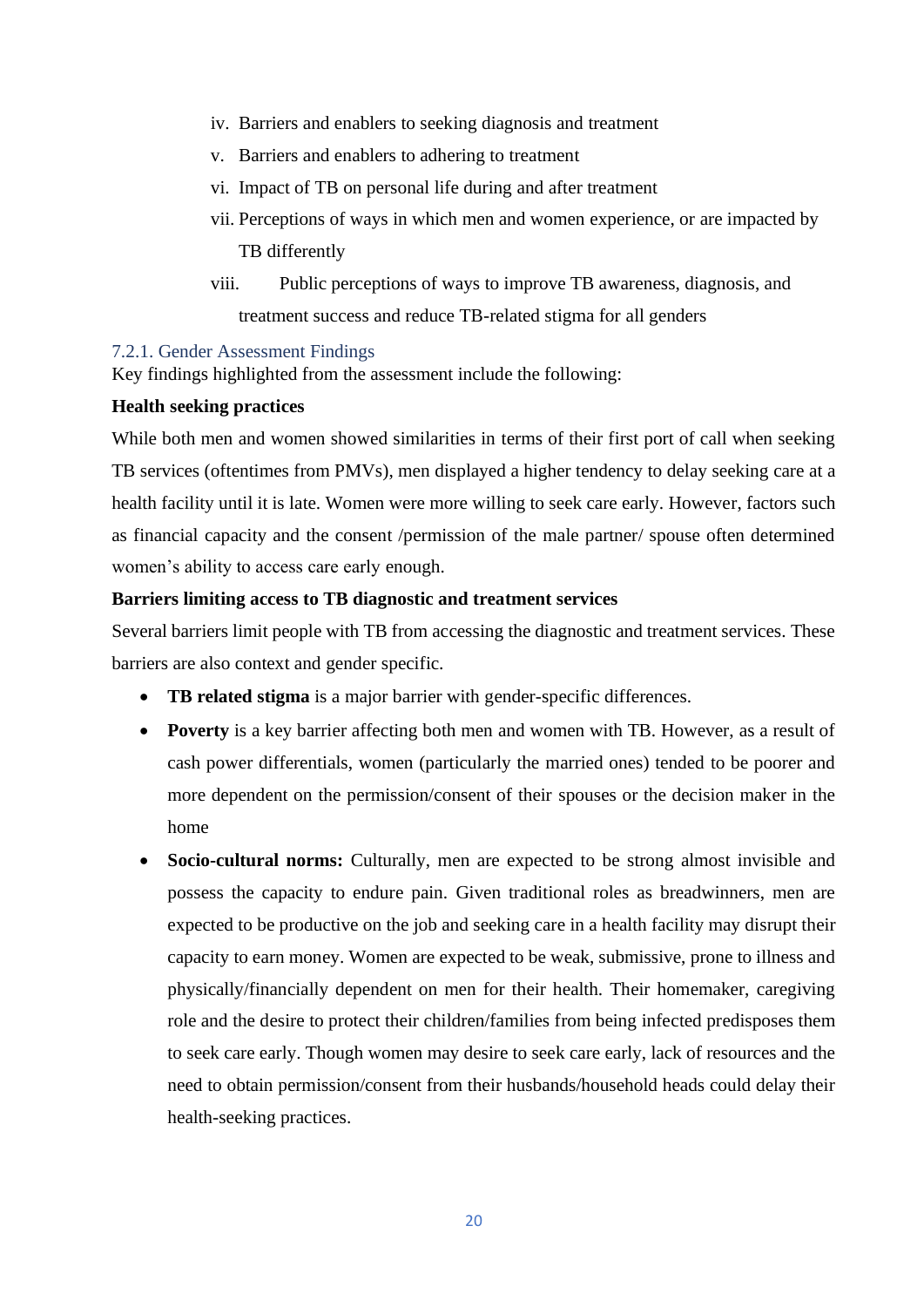- **Adherence to treatment**: While men tend to abandon treatment once they feel better or give excuses related to their work demands, women are more focused on getting cured in order to be able to cater for their children and families.
- **TB related Gender Based Violence (GBV):** Women are often at the receiving end of GBV, but the cases are under-reported, "invisible, yet present due to a culture of "silence". It is greatly influenced by the culture of patriarchy, myths and misconceptions, power relations between men and women, stigma, fear of contracting the infection and perceptions that TB and HIV are the same.
- **Impact of TB**: Men and women affected by TB viewed the impact of the disease differently; while men described the impact of TB in relation to their lowered productivity, and particularly their inability to engage in economic activities, women described the impact of TB in relation to their struggles with adherence, social life/relationships as well as their economic activities.
- **Gender sensitive practices**: There is increasing recognition at the National and State programme levels of the need for gender-sensitive considerations in designing programmes that are patient centered in order to ensure increased uptake of TB prevention, diagnosis, and treatment. Examples of different context-specific initiatives tailored to address some of the barriers men and women face in accessing TB services include the "*Uwar Gida"* Housewives Initiative.

#### <span id="page-20-0"></span>7.3. Tuberculosis Key Population Prioritization & Rapid Assessment

This assessment was conducted between 2018 and 2019; one of the key objectives was to identify those populations and sub-groups who are considered "hidden" with high TB rates, who are yet to be reached by government TB services. Such KPs exist, however, based on country context, the following 10 key populations in order of priorities were identified in Nigeria:

- I. People living with HIV (PLHIV)
- II. Inmates of correctional centres & Detainees
- III. Sex Workers
- IV. Internally Displaced Persons
- V. Urban Poor
- VI. Rural Poor
- VII. Smokers
- VIII. People who Use Drugs
- IX. Children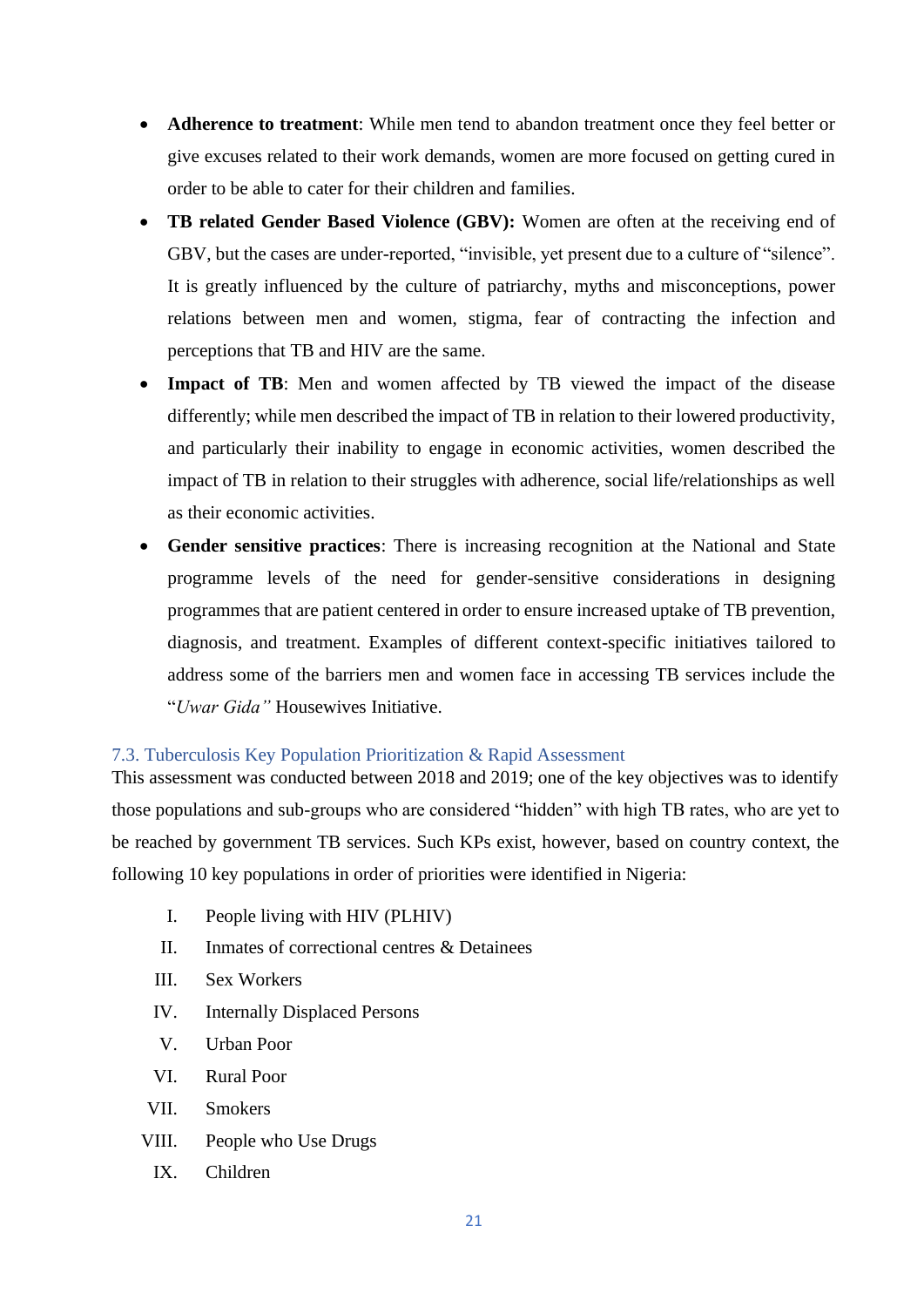#### X. Healthcare Workers

Other KPs identified were Miners, People with Silicosis, Migrants, Nomadic populations, People with Alcohol Dependency, LGBTQI, Indigenous populations, Homeless, People with Mental of Physical disabilities, People with Diabetes, Elderly, correctional centre workers, Refugee camp workers, Community Health/Outreach workers, Hospital visitors, correctional centre visitors, Sex worker clients, family members of people who use drugs, Miners' family members and People at Risk of Zoonotic TB.

In Lagos State, the prioritized KP in no specific order include health-care workers, PLHIV, people living in congested settings, correctional center inmates, drugs users, malnourished people, smokers, and commercial long-distance travelers in air-conditions.

In Kano State, the prioritized KPs were the poor people in urban slums, PLHIV, detainees, children, and drug users, People at risk of Zoonotic TB, and students.

In Benue state, the prioritized KPs were hospital workers, PLHIV, correctional center inmates, people who have severe kidney disease, commercial drivers, rural poor, market women and religious settings;

In Cross River State, the prioritized KPs were PLHIV, relatives of TB patients, urban slum dwellers, drug users, children, casual laborers in quarries.

Different States had different perspectives on who their KPs were with different factors contributing to their vulnerabilities.

## <span id="page-21-0"></span>**8.** Human Rights and Gender Barriers in TB Control in Nigeria

Tuberculosis disease is a huge global burden and the control is challenged by many factors related to Human rights and Gender which hinder the effectiveness, accessibility, service provision and sustainability of TB control. Several Human rights and Gender related risks of TB transmission and barriers to available services are outlined below

#### <span id="page-21-1"></span>8.1. Human Rights issues associated with TB:

Human rights are rights inherent to all human beings, whatever the nationality, place of residence, sex, national or ethnic origin, colour, religion, belief, language, or any other status. We are all entitled to enjoy human rights without discrimination. In light of this, a human rights-based TB response supports and enhances traditional approaches to combatting the disease. The approach focuses on social and economic drivers, combatting TB-related stigma and discrimination, protecting privacy and confidentiality, and ensuring good-quality testing and treatment for TB is available and accessible without discrimination. A human rights-based TB response is predicated on an enabling legal and policy environment that promotes the dignity and autonomy of people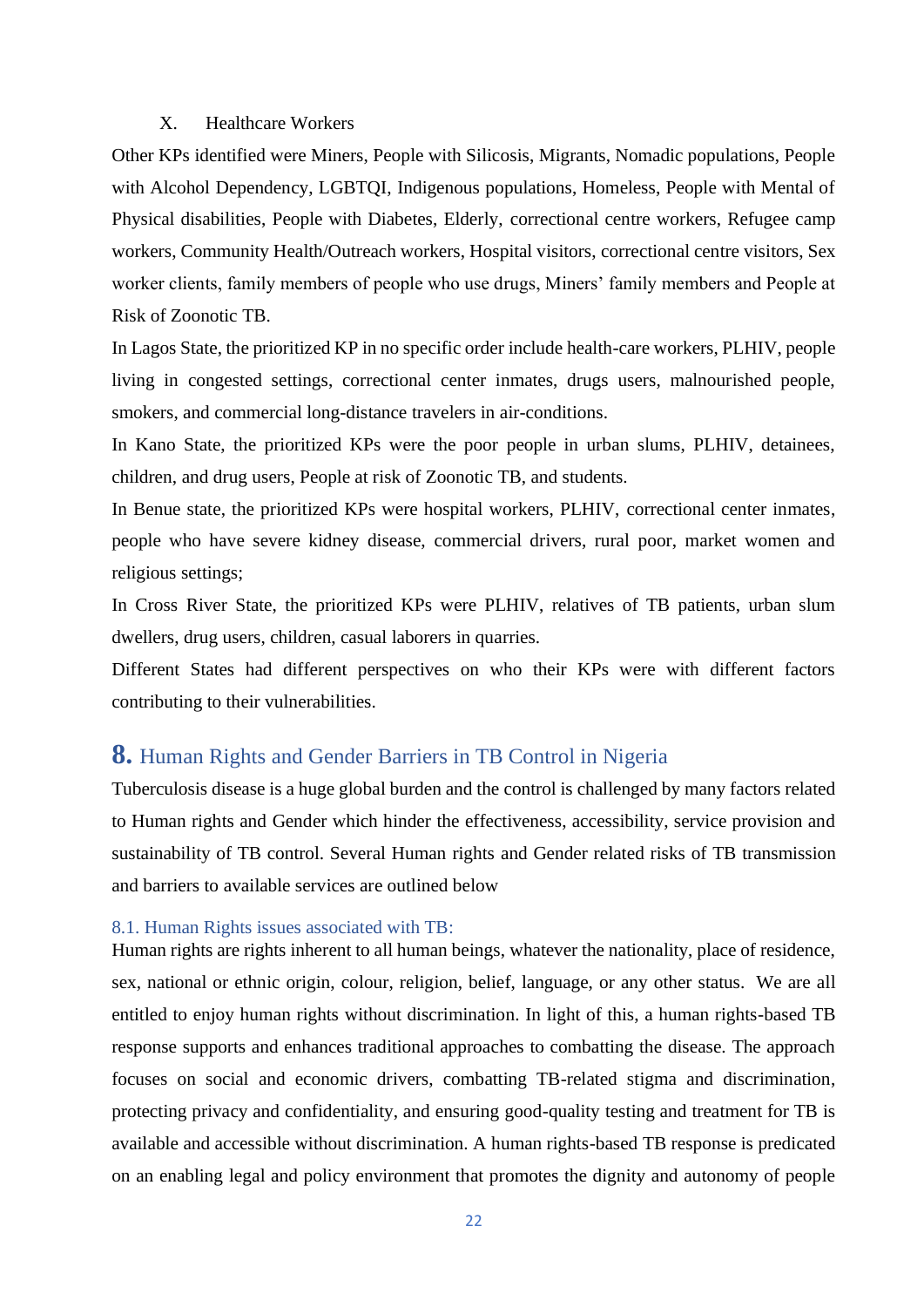affected by TB, leads to better individual and public health outcomes, and supports TB program performance: "Respect for Human Rights Protects Public Health".

Some human right issues associated with TB:

#### I. **Stigma and Discrimination**

The *National Strategic Plan for Tuberculosis Control* acknowledges that "fear of stigma and discrimination" are priority contributing factors to low TB case detection and low treatment success rates in some States and LGAs. The stigma and discrimination associated with TB and discriminatory practices at workplaces, health care centres, families and communities that drive the unfair and inhuman treatment of persons affected by TB, have either kept people away from testing or when detected, away from treatment owing to the stigma associated with TB and the consequent discrimination thereof.

#### II. **Laws and Policies**

The National Health Policy 2016 that calls "to revise, update and enact new health legislation" is relevant here. Tension undoubtedly exists between the public good and human rights with regard to isolation and treatment. Laws like the Quarantine Act, 1926 and the other isolationist laws do not conform with human rights, need to be revised

The WHO Ethics Guidance for the Implementation of the End TB Strategy on isolation and involuntary isolation establishes circumstances and justifications for isolation and involuntary isolation and this should be the standard.

When Laws and Policies legislate and fortify anti-human rights practices, and is not people centred, results are often not very helpful. Information and awareness are key here in people understanding the science of TB with regard to infection over and above fear.

#### III. **Information and Awareness**

TB information and awareness is a right and includes information from health care workers. Treatment literacy with regard to types of drugs, names, its use and side effects is important. Knowledge of risks and benefits of treatment and non-adherence; nature of TB infection and TB disease; duration of the TB contagion; counselling and information about preventive and infection control measures etc. Awareness' of all of the above enlightens and empowers patients and the public. Presently this is not the case, and this has exacerbated the situation of case finding and treatment.

#### IV. **Culture and Customs**

There are several cultural norms and practices that act as barriers to TB treatment, support, care and control. Some cultural practices in a way affect the behaviour and attitude of the practitioner leading to stigma and discrimination. For example, some cultural languages and how it describes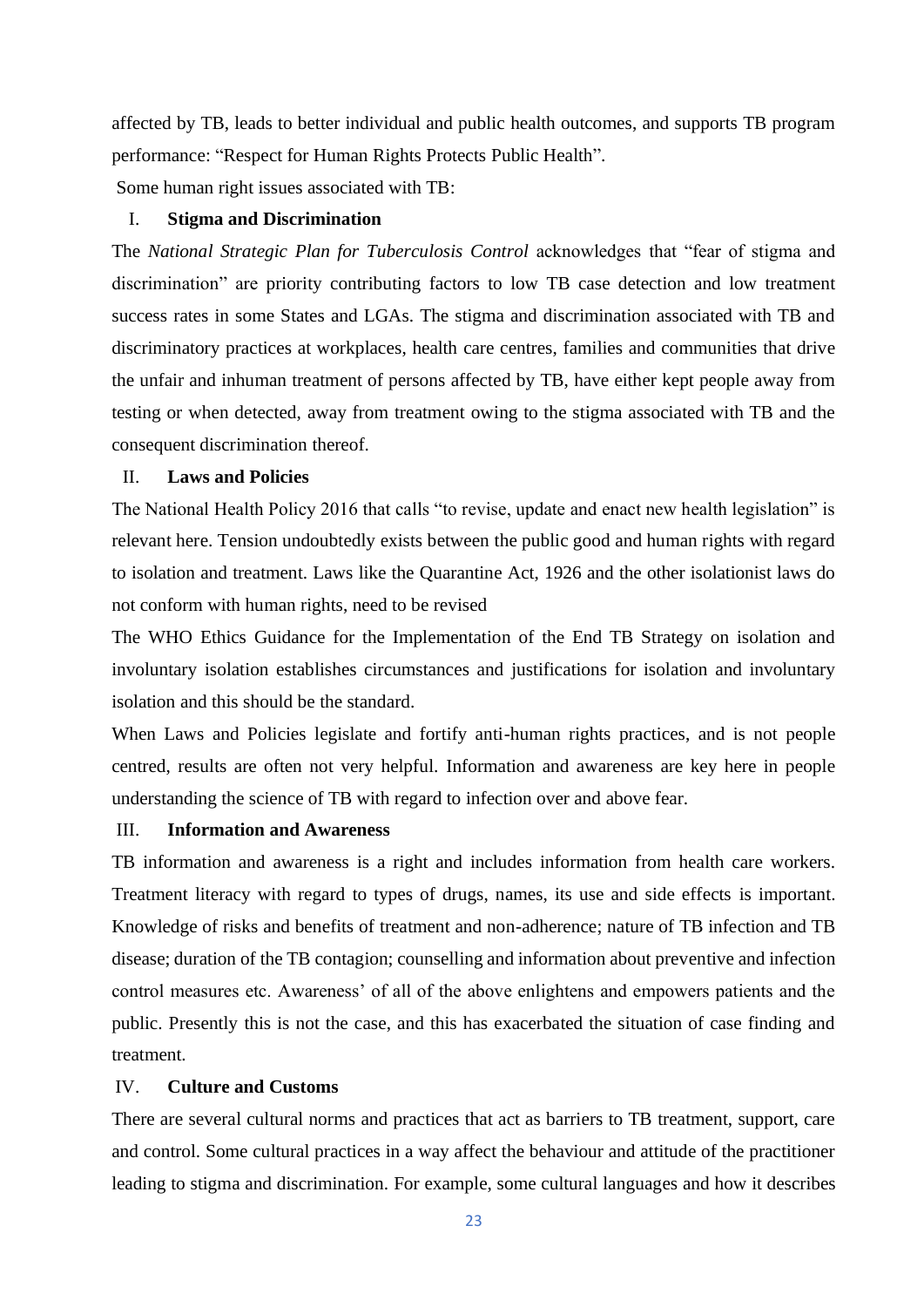TB are discriminatory in practice which stands as a barrier. Cultures, traditional, norms and beliefs can also affect how people access care related to orthodox medicine. It can also affect how people relate with people infected with TB in the society. Women and girls are known to experience delays in accessing care because they have to seek permission from the house-hold heads before being able to access health facilities for TB care. In some instances, inability to bear the cost of transportation and availability of alternative care in form of traditional or herbal medicine influences health seeking behaviours in communities in Nigeria. In some communities, men are prioritized over women while male children are also attended to first before females. These are factors that could promote the spread of TB in communities if not appropriately addressed through interventions.

#### **V. Justice Systems**

A lot of our judges are not very conversant with the emerging issues in the area of TB, they may not be up to date about what constitutes stigma and how it affects the human rights of people infected with TB. This Human rights and Gender plan seek to address such issues through interventions that align with identified gaps. Inadequate access to justice can serve as a barrier to protecting the rights of people infected by TB from stigma and discrimination.

Another barrier is the delay in justice, for example trials can take so long and many years in the court before cases are decided and concluded. An example is the correctional centre system that has more awaiting trial inmates than those already convicted, thereby creating a congested correctional centre system that exposes inmates to TB infection. Some inmates are recorded to have gone to correctional centre and come out with TB infection.

#### VI. **Underlying poverty and economic inequality**

Poverty is a key problem to many persons in Nigeria, it is estimated that 50% of the citizens are said to be living below United States Dollar (USD) 1.90 per person per day (International Poverty Line)<sup>20</sup>. Although poverty rate in the country differs from community to community and life seems better in Urban area than rural area, the existing number is huge, and majority of these persons live in conditions of overcrowding, inadequate ventilation and poor nutrition thereby making them vulnerable to diseases like TB<sup>16</sup>. Women and girls are known to be disproportionately affected. Although TB diagnosis and treatment are free in Nigeria, out of pocket expenditures are relatively high. The report of the catastrophic survey showed that, 71% of the TB patients spend more than 20% of their income in seeking for TB care<sup>25</sup>. TB patient often lack transportation fare to and from DOTS centres<sup>25</sup>. This is enough to impede people from seeking TB services in the community. Therefore, efforts should be made to address issues that will reduce the cost of care on patients.

#### VII. **Access to TB care**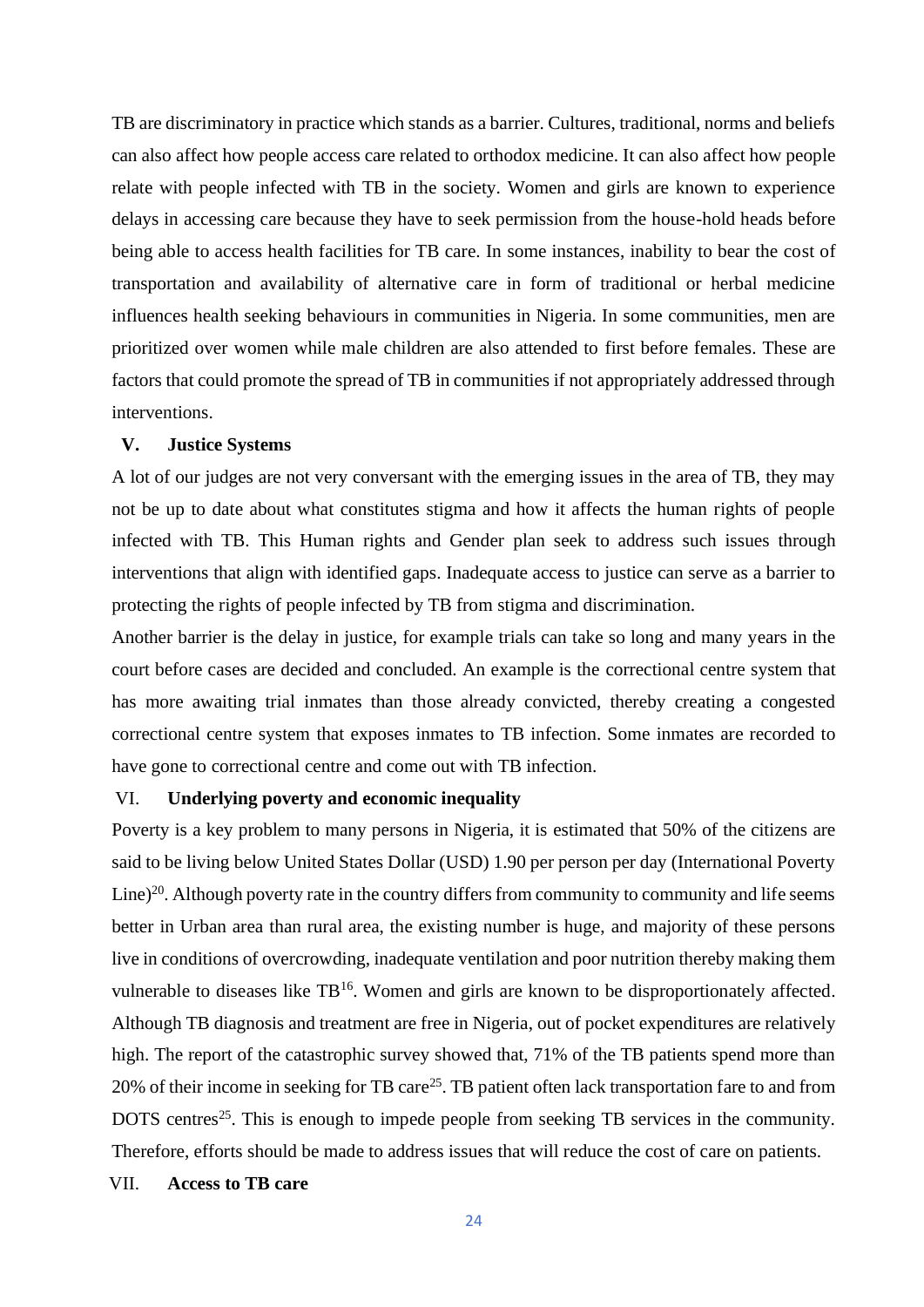Access to TB care (diagnosis and treatment) can be hindered by cost, insecurity, availability of TB services, lack of social security including health insurance. The availability of TB diagnosis and treatment also has been a concern, reports of sputum loss in some diagnostic sites and few cases of diagnosed TB cases waiting for treatment due to irregular supply of drugs has been reported in some States. Therefore, there is need for an effective logistic management of TB commodities and medicines at all levels to ensure access to care. Expand TB services to ensure these services are available to those who reach the service point. According to the NTBLCP guidelines, the primary diagnostic tool for TB is the GeneXpert MTB/RIF, however, there are a total of 399 in the country compared to the target of 774 (1 per LGA) as at the end of 2019. Furthermore, the coverage of health facilities with TB services is as low as 5% among private-forprofit hospitals and clinics<sup>28</sup> and 19.6% among PHCs in the country<sup>29</sup>; this limits access to TB diagnostic and treatment services.

#### **VIII. Correctional Centres inmates and detained persons**

The poor conditions in correctional centres especially in Nigeria make the centres a vulnerable place of transmission of infectious diseases such as TB. Most of the centres in Nigeria are overcrowded, with poor ventilation, hygiene and nutrition. In Nigeria, there are 244 correctional centres out of which 83 provide TB services giving a TB services coverage of 34%<sup>14</sup>. The capacity of most of the Nigerian correctional centres are for about 50,000 inmates. However currently there are about 70,000 inmates in these centres. Out of this figure More than **49,000** inmates are awaiting trial and presumed innocent. What this means is that in addition to being presumptive constitutionally innocent, there is the added health rights violation of exposing them to TB, (although this right may have been compromised until court proves otherwise). This aligns with the concerns of correctional centres. Data suggest that TB is the leading cause of death among inmates in correctional centres globally.

# <span id="page-24-0"></span>**9.** Key Populations (KP) most affected by Tuberculosis

The following KPs are most affected by TB in Nigeria:

• *Children*

Children depending on their caregivers (e.g. parents, guardians) for accessing health care services are at high risk of developing TB. TB diagnosis among children is also difficult due to presentation with non-specific symptoms, inability to produce sputum more especially among  $<6$  and problems in getting samples (e.g. gastric wash) for confirming TB. The impact of TB among children include absenteeism from school thereby depriving them the right for education, stunted growth, high rates of morbidity and mortality.<sup>22</sup>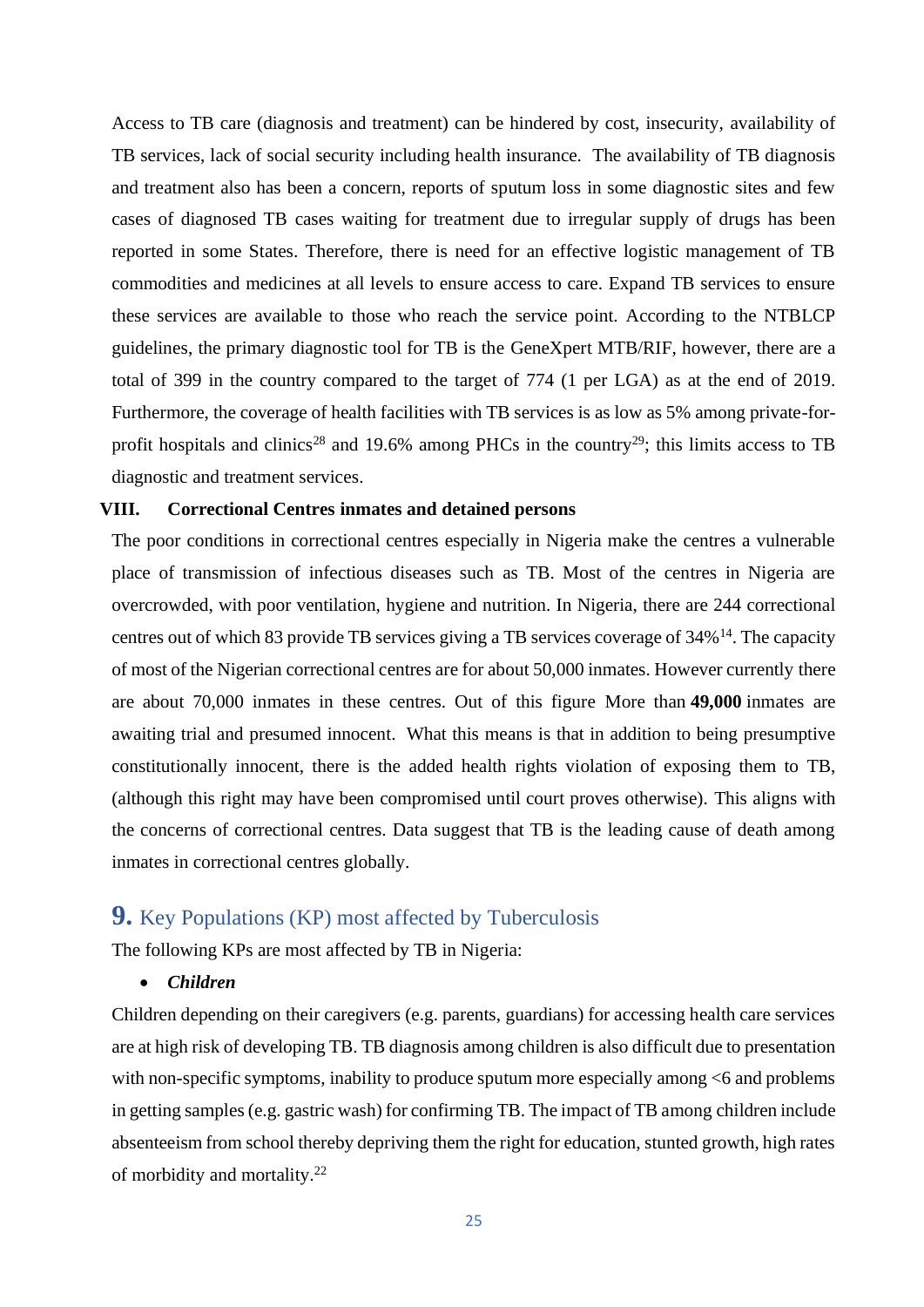#### • *Migrants and Refugees*

Migrants and refugees constitute an important KP for TB. They are at high risk of TB as a result of poor housing conditions characterized by poor ventilation and overcrowded settings. This population is also at risk of malnutrition and poor access to TB services among other factors. Women and children form the majority of migrants and refugees in crises situations. Some migrant population in Nigeria are the Nomads, long distance drivers, fisher men etc. They are located in hard-to-reach areas, slums, swamps, creeks etc. They are at high risk of TB due to poor housing, inadequate nutrition, lack of access to health facilities, information and services. Poor vaccination coverage, consumption of unpasteurized milk and frequent migration also add to this risk.<sup>22</sup> Migrants and Refugees may be denied access to TB diagnosis and treatment due to fear of being caught with illegal documents and they lack education and information on TB. Even when they are aware of TB, their native beliefs, culture, dispositions etc deterred them from accessing care<sup>22</sup>.

#### • *Internally Displaced Persons (IDPs)*

There is a rise in crisis globally. Nigeria is facing several crises i.e., from Boko haram, communal clashes, farmer/herdsmen crisis, armed banditry, etc. With all these crises, many communities have been displaced. The IDPs are known to be at high risk of TB due to poor housing, overcrowding, malnutrition and poor access to health services among other factors. According to the International Organization for Migration Displacement Tracking Matrix (2018), women and children constitute 53% of IDPs in North East Nigeria. Lack of resources (human, financial, material etc.) and adequate health care services increase IDPs vulnerability to TB and may lead to limited access to services, information and education. Ensuring appropriate TB treatment and control may be difficult due to changing emergency situations and unstable refugee population.

#### • **People working in Poorly Ventilated and crowded Environments**

Poor working conditions can greatly increase TB transmission, such as in health care settings, correctional centres, mines and factories. The TB diagnosis or a negative perception of a history of TB may lead to loss of work, or inability to get work. People ill with TB may face the trade-off of pursuing treatment or maintaining their job. Workplace policies which should be backed by legislation is key in addressing the plight of workers affected by TB. This is lacking in Nigeria

#### • **Slum Dwellers**

The slum dwellers are known to have high rates of TB, mainly due to poor housing conditions which predisposes them to overcrowding/poor ventilation, poor access to health services, poor immunization coverage and malnutrition. High TB rates and lack of access to care among slum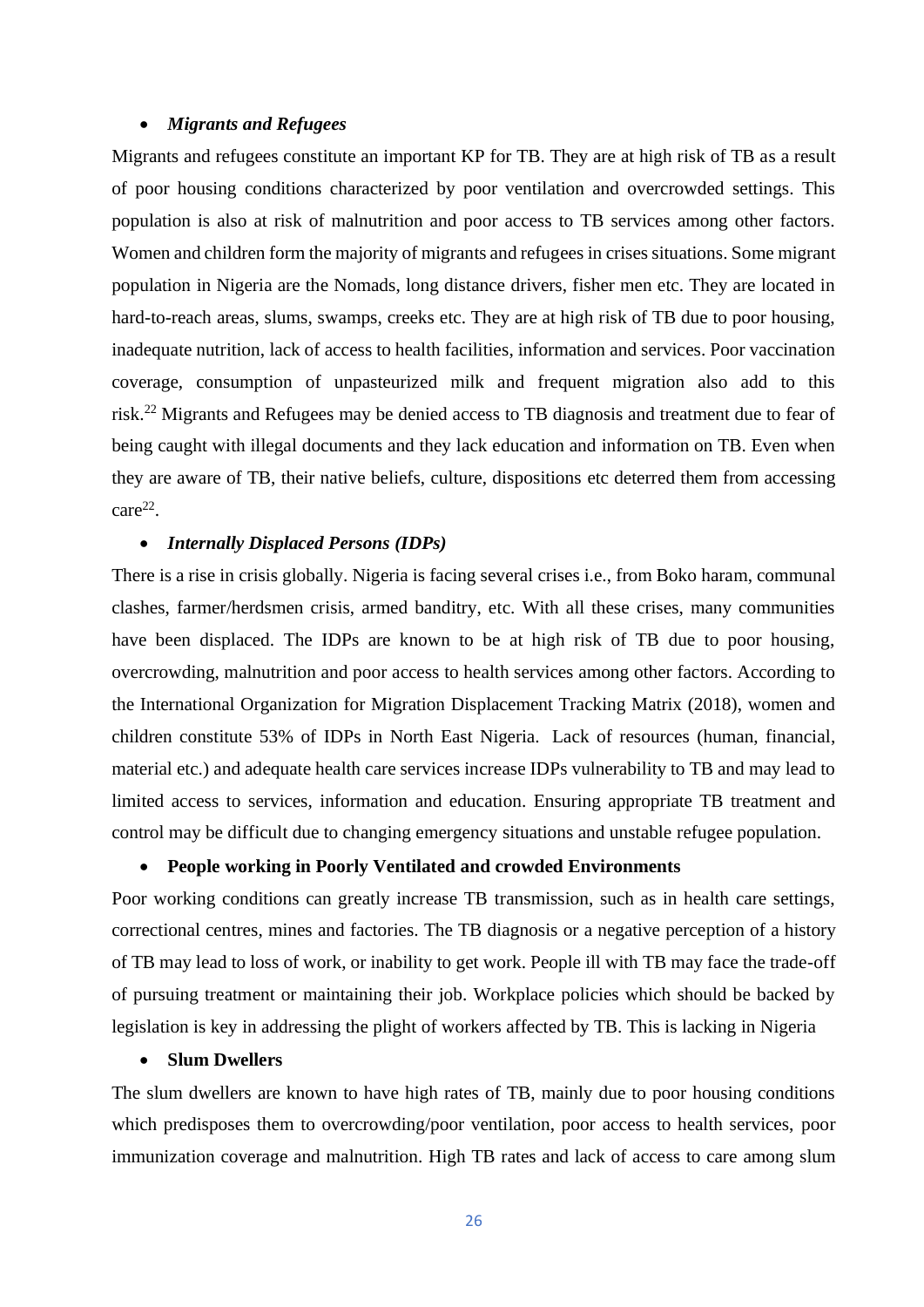dwellers are compounded by poverty, discrimination and poor education. Women and children are disproportionately affected by these risks.

#### • **People who use drugs**

The TB risk is increased in people who use drugs regardless of HIV status. More recently, there has been an increased drug use especially among youths in many parts of Nigeria. Drug use is often associated with poverty, malnutrition, discrimination, crimes, unemployment, homelessness, poor health seeking behaviour, high risk life style and lack of access to social services.

#### • **People who use alcohol**

The harmful use of alcohol is a significant risk factor for TB. In rural Nigeria, this is particularly so with locally brewed alcohol such as "Burukutu", "Pito" "Sepe" "*ogogoro"* which have been clinically confirmed to be harmful and predisposes to TB infection. Harmful use of alcohol is associated with TB infection and poor treatment outcome.

#### • **Involuntary Isolation**

Involuntary isolation may be imposed on persons being tested or treated for TB without due process or justification thereby inhibiting rights which has important social and economic impacts.

#### • **Women**

TB is among the top three causes of death among women aged 25-44<sup>30</sup>. The 'feminization' of the HIV epidemic has meant an ever-greater burden of TB among women. Maternal TB/HIV is an important risk factor for paediatric TB and maternal and child mortality. TB can cause infertility in women if latent bacilli get reactivated and infect the genital tract. Genital TB is always hard to diagnose because of the absence of specific symptoms. TB-related stigma and discrimination can affect women seeking and accessing health care

# <span id="page-26-0"></span>**10.** Strategic Partnerships

Strategic partnerships involving organizations, agencies and programs is important in ensuring that the action plan is implemented and adequately monitored. The following will facilitate such partnerships:

- a. Stakeholders Mapping: All stakeholders identified during the Human Rights and Gender assessment should be mapped
- b. Consensus on activity implementation: Consensus should be built on integrating Human rights and Gender related activities into stakeholders' annual plans including National Strategic Plan, Global Fund Plan and USAID Country Operational Plans.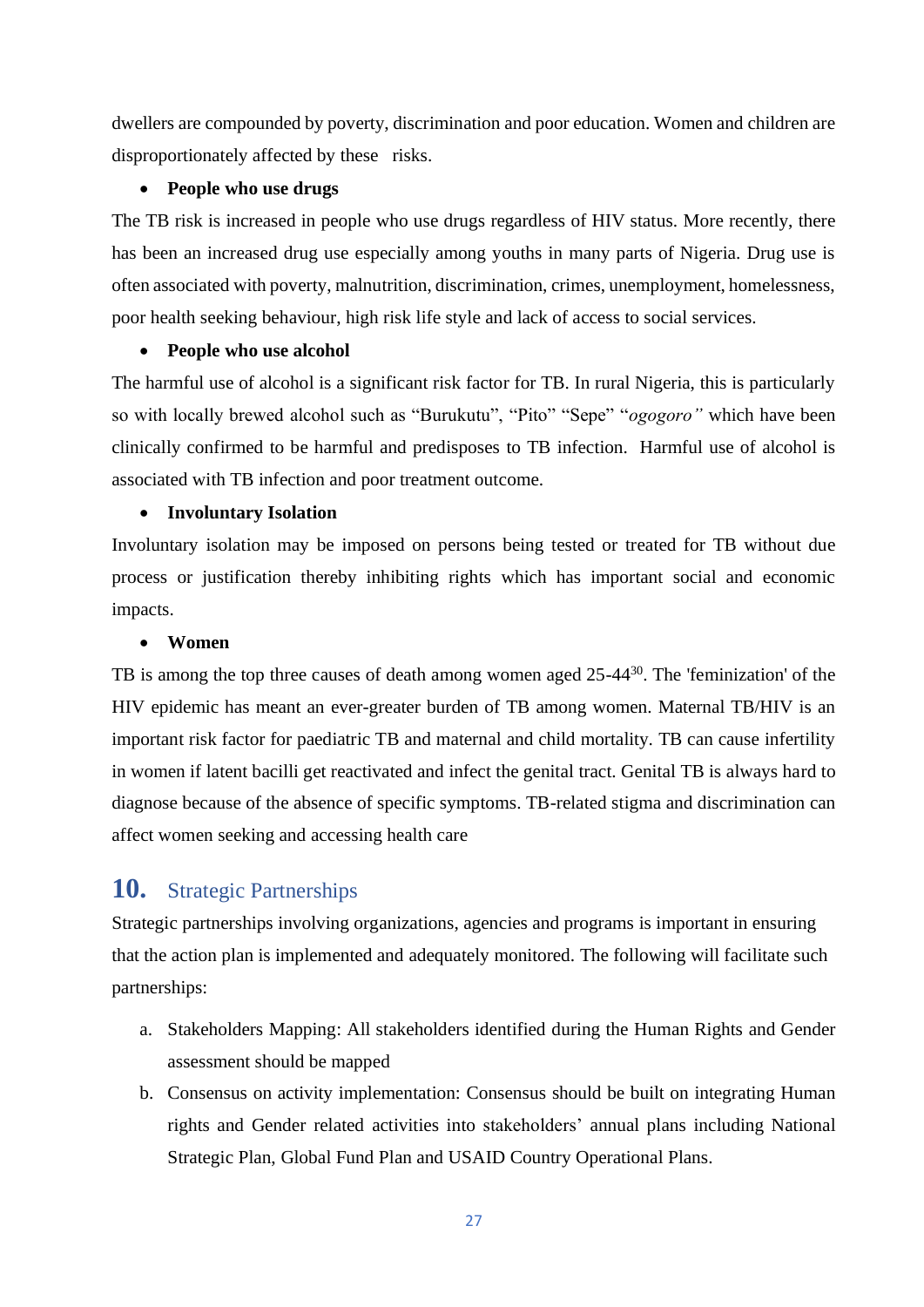c. Technical Support: Technical support should be provided to the NTBLCP and other stakeholders in the implementation of the Human rights and Gender Action Plan.

#### <span id="page-27-0"></span>12.1. Community Systems Strengthening for CRG Tools

The implementation of this action plan will benefit from community systems strengthening which is encouraged to improve health in communities. CSOs (CBOs, FBOs, and CBAs) are grounded in communities and have the ability to interact with communities, react to community needs and issues, and engage with key and vulnerable groups. They provide direct services to communities and advocate for improved programming and policy environments. This enables them to influence the level of impact of Human rights and Gender relates activities in communities and among key and vulnerable populations.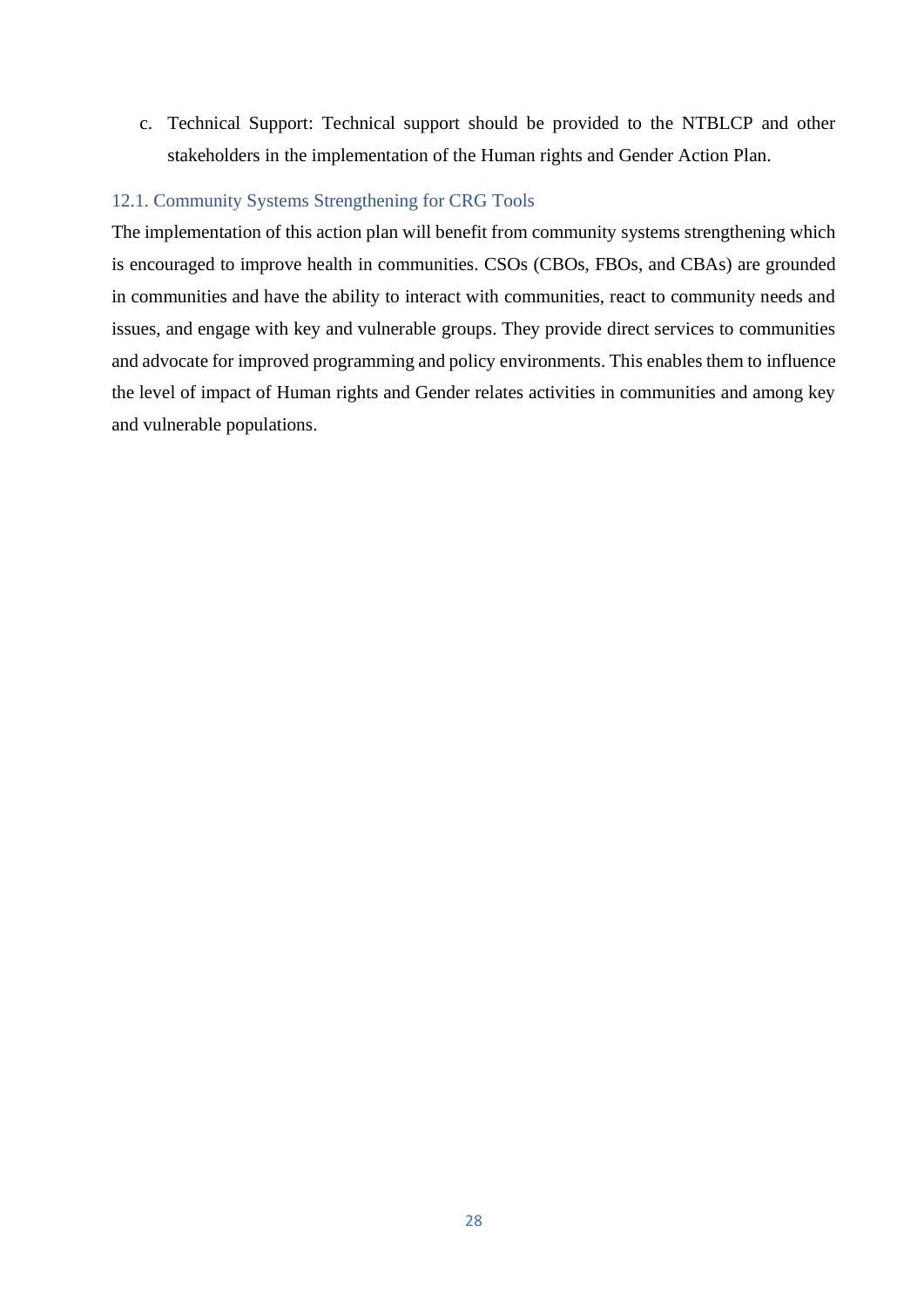<span id="page-28-0"></span>

|              | Objective 1. To ensure the existence and implementation of laws, policies, guidelines and systems which facilitate an enabling environment by 2025 |                                                                                                                                                                                                                                                                                                    |                                                                                                                                                                                                                                                              |                                                                                                                                      |              |                         |                                                        |
|--------------|----------------------------------------------------------------------------------------------------------------------------------------------------|----------------------------------------------------------------------------------------------------------------------------------------------------------------------------------------------------------------------------------------------------------------------------------------------------|--------------------------------------------------------------------------------------------------------------------------------------------------------------------------------------------------------------------------------------------------------------|--------------------------------------------------------------------------------------------------------------------------------------|--------------|-------------------------|--------------------------------------------------------|
| S/N          | <b>Programme Area</b>                                                                                                                              | <b>Activities</b>                                                                                                                                                                                                                                                                                  | <b>Indicators</b>                                                                                                                                                                                                                                            | Results/outcome                                                                                                                      | Cost (Naira) | <b>Time</b>             | <b>Responsible Persons</b>                             |
| $\mathbf{1}$ | Production of a TB<br>Law Reform Proposal<br>on Gender and<br>Human Rights in the<br>Context of TB                                                 | Develop a process for the passage of<br>TB specific law and policy<br>encompassing Human rights and<br>Gender in Nigeria.<br>Stakeholders to review Law Reform<br>Proposal<br>Advocate for passage of TB specific                                                                                  | (output/process)<br>A process for the<br>passage of TB<br>specific law and<br>policy<br>encompassing<br>Human rights and<br>Gender in Nigeria<br>developed<br>Law Reform<br>Proposal<br>reviewed by<br>stakeholders                                          | Draft of TB Law<br>reform proposal<br>ready to be shared<br>with Legislatures<br>for presentations                                   | 3,921,000    | <b>Frame</b><br>Q1, '21 | NTBLCP, Stop TB<br>Partnership and other<br>Partners   |
| 2            | Develop policy briefs,<br>guidelines, and<br>information packages<br>on improving<br>community, gender<br>and rights of TB<br>patients             | law by stakeholders<br>Conduct workshop with stakeholders<br>to develop policy briefs, guidelines<br>and information packages on<br>improving Human Rights and Gender<br>of TB patients.<br>Advocacy Visit with legislators<br>(Upper and Lower Houses) and<br>Sponsors (in the National assembly) | Workshop<br>with<br>stakeholders<br>to<br>develop<br>policy<br>briefs, guidelines<br>and information<br>packages<br>on<br>improving Human<br><b>Rights and Gender</b><br>TB<br>control<br>in<br>conducted<br>Number<br>0f<br>advocacy<br>visits<br>conducted | Policy<br>briefs,<br>guidelines<br>and<br>information<br>packages available<br>and in use<br>Human rights of TB<br>patients improved | 7,690,000    | Q1, 2021<br>Q1, '21     | Consultant, NTBLCP,<br>STOP TB partnership<br>and CSOs |

# **11.** Action Plan for Identified Barriers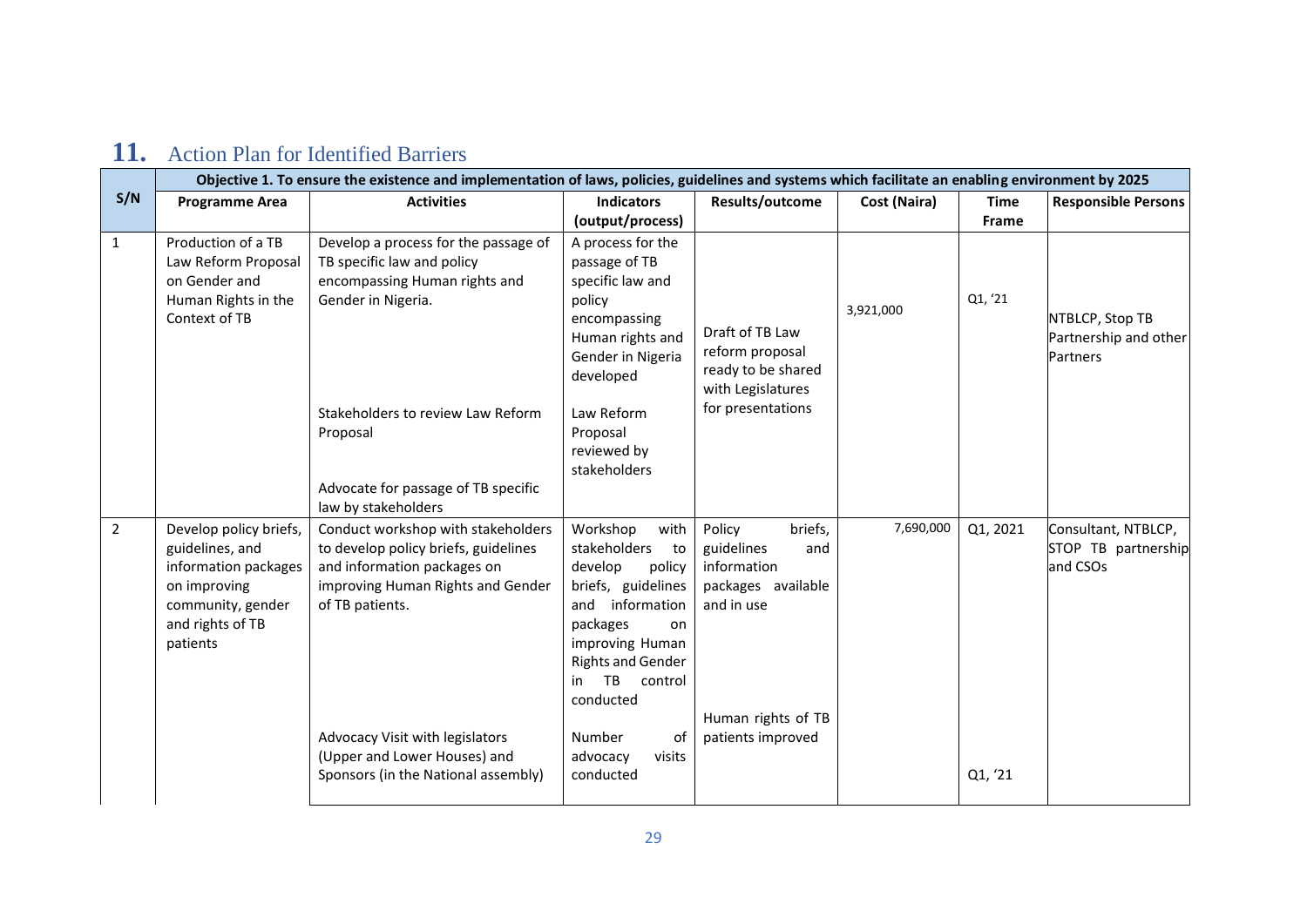|    |                                                                                                                       | on improving Human Rights (and<br>Gender) of TB patients<br>Advocacy Meeting with legislators<br>(Upper and Lower Houses) and<br>Sponsors (in the National assembly)<br>on improving Human Rights (and<br>Gender) of TB patients | Number<br>of<br>advocacy<br>meetings<br>conducted                                 | Human rights of TB<br>patients improved                                                                |            |                  |                                                            |
|----|-----------------------------------------------------------------------------------------------------------------------|----------------------------------------------------------------------------------------------------------------------------------------------------------------------------------------------------------------------------------|-----------------------------------------------------------------------------------|--------------------------------------------------------------------------------------------------------|------------|------------------|------------------------------------------------------------|
| 13 | Awareness creation on<br><b>TB Law Reform</b><br>Proposal including<br>processes for activation<br>and implementation | Conduct mobilization meeting with<br>legislative assistants and clerks on<br>fast tracking the production and roll<br>out of the Promulgated Laws/policies                                                                       | Number of<br>Mobilizations<br>meetings held                                       | Prompt and<br>early<br>roll<br>out<br>of<br>Promulgated<br>Laws/policies<br>and<br>activation thereof. |            | Q4, '21          | NTBLCP,<br>Stop<br>TB<br>Partnership,<br>other<br>Partners |
| 14 | Support parliamentary<br>debates, press<br>conferences and<br>petitions                                               | Attend and participate in public<br>hearing on passage of draft TB<br>Human rights and Gender law.                                                                                                                               | Number of<br>debates, press<br>conferences and<br>petitions attende<br>d          | Law on TB Human<br>rights and Gender<br>passes                                                         | 7,400,000  | $Q2 - Q3$<br>'21 | NTBLCP,<br>Stop<br>TB<br>Partnership,<br>other<br>Partners |
|    |                                                                                                                       | Produce promulgated Laws                                                                                                                                                                                                         | Number of<br>promulgated<br>Laws/policies on<br>TB Human Rights<br>produced       | Utilization<br>of<br>Promulgated<br>Laws/policies on TB<br>Human<br>Rights                             | 7,690,000  | Q4, '21          | NTBLCP,<br>Stop<br>TB<br>Partnership,<br>other<br>Partners |
|    |                                                                                                                       | Create awareness on Laws/policies<br>on TB Human Rights among CBOs, TB<br>community, NGOs, etc.                                                                                                                                  | Number/Types of<br>SBCC (Print and<br>Electronic)<br><b>Materials</b><br>Produced | Impacts of the SBCC<br>materials on the TB<br>awareness creation                                       | 18,500,000 | $Q3 - Q4$<br>'20 | NTBLCP, Stop TB<br>Partnership, other<br><b>Partners</b>   |
|    |                                                                                                                       | Objective 2: Strengthen legal system an rights approach to support TB management in relation to Gender and Human Rights issues in Nigeria                                                                                        |                                                                                   |                                                                                                        |            |                  |                                                            |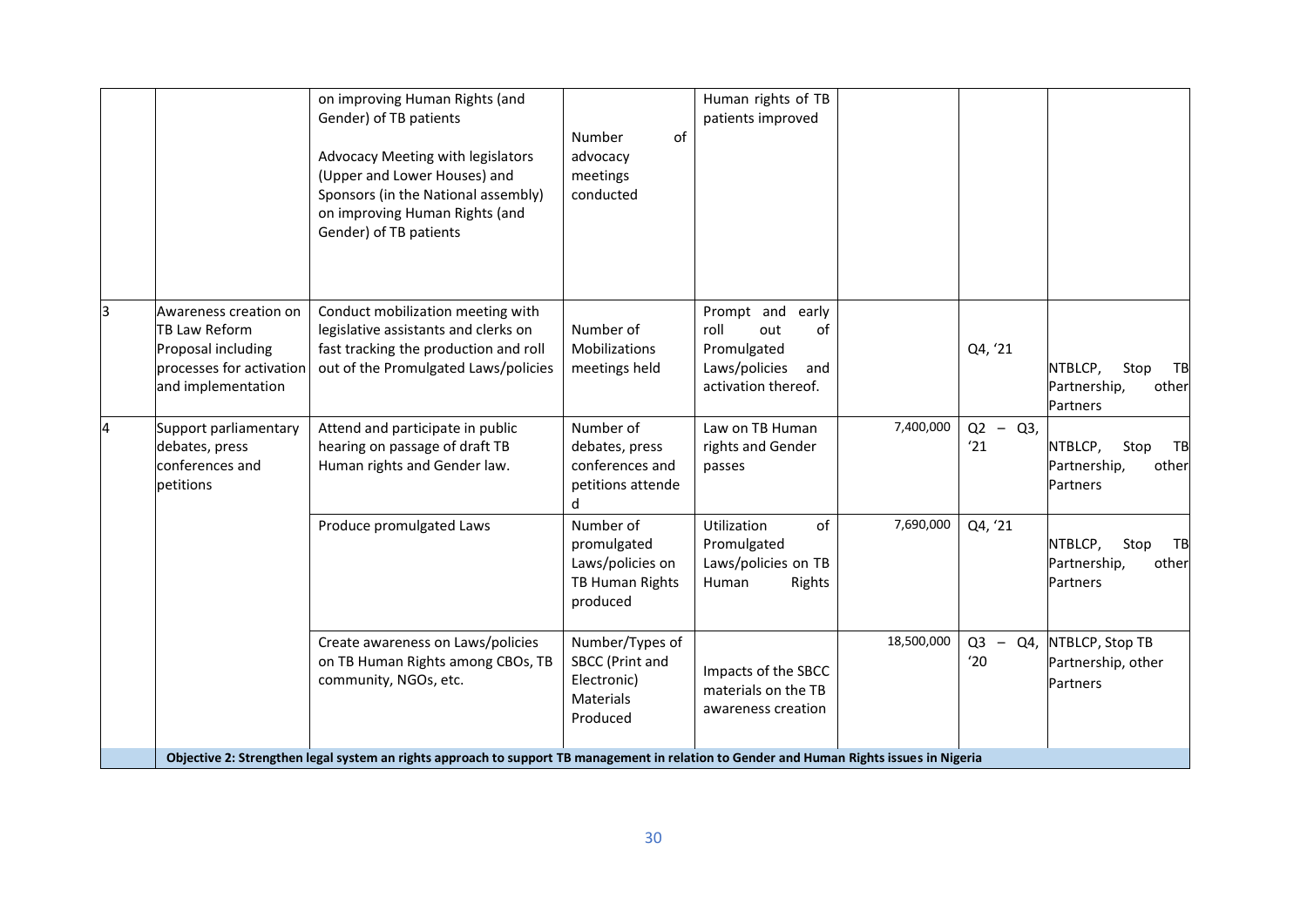| 5 | judiciary<br>Enhance<br>and<br>the<br>legal<br>community's<br>awareness on a             | Map all legal organizations working<br>on human rights, gender and health<br>issues                                                      | Number of legal<br>Organizations<br>working<br>on<br>rights,<br>human                                                              | Valid directory of<br>all Legal<br>Organizations<br>working on human                                                | 345,000    | Q1, '21                    | <b>NTBLCP</b>                                                                        |
|---|------------------------------------------------------------------------------------------|------------------------------------------------------------------------------------------------------------------------------------------|------------------------------------------------------------------------------------------------------------------------------------|---------------------------------------------------------------------------------------------------------------------|------------|----------------------------|--------------------------------------------------------------------------------------|
|   | human rights-based,<br>gender<br>transformative<br>TB<br>response and their              |                                                                                                                                          | gender and health<br>issues identified<br>and Mapped                                                                               | right and gender<br>violation in Nigeria                                                                            |            |                            |                                                                                      |
|   | role in the response<br>Monitoring<br>and<br>Documentation<br>of<br>rights violations of | development<br>Inclusive<br>and<br>deployment of online TB rights<br>violations of TB patients and annual                                | Online portal to<br>capture<br>and<br>analyze<br>rights                                                                            | Existence of Data of<br>human rights<br>violations of TB<br>patients and<br>Interventions by                        |            |                            | NTBLCP, CBOs, TB<br>patients community                                               |
|   | <b>TB Patients</b>                                                                       | release of date                                                                                                                          | violations<br>developed                                                                                                            | State and non-state<br>actors based on<br>scientifically<br>produced data                                           |            |                            |                                                                                      |
|   |                                                                                          | Conduct sensitization meeting with<br>National judiciary, legal communities<br>and CSOs                                                  | Number of<br>Meeting held<br>with judiciary &<br>legal communities                                                                 | The judiciary and<br>the legal<br>communities are<br>more<br>knowledgeable &<br>involved in TB<br>Human right cause | 18,500,000 | $Q3 -$<br>Q4<br>'21        | NTBLCP, Consultants,<br>Stop TB Partnership,<br>other Partners                       |
|   |                                                                                          | Identified and engage relevant bodies<br>to provide legal support services and<br>data on violations for informed<br>interventions.      | Number of<br>organizations<br>engaged                                                                                              | legal support<br>services and data<br>on violations for<br>informed<br>interventions<br>available                   |            | $Q3 - Q4$ , NTBLCP,<br>'21 | Stop<br>TB<br>Partnership                                                            |
|   |                                                                                          | Conduct sensitization workshop for<br>judicial officers and legal<br>communities at State levels on<br>understanding TB and human rights | Number<br>of<br>sensitization<br>workshops<br>held<br>with<br>judiciary<br>officers and legal<br>communities<br>at<br>state levels | The judiciary and<br>the legal<br>community's, are<br>more<br>knowledgeable,<br>involved in TB<br>Human right cause | 18,500,000 | $Q3 - Q4$ ,<br>'20         | NTBLCP,<br>TB<br>Stop<br>Partnership, STBLCP,<br>FIDA, Lawyers Alert<br>and Partners |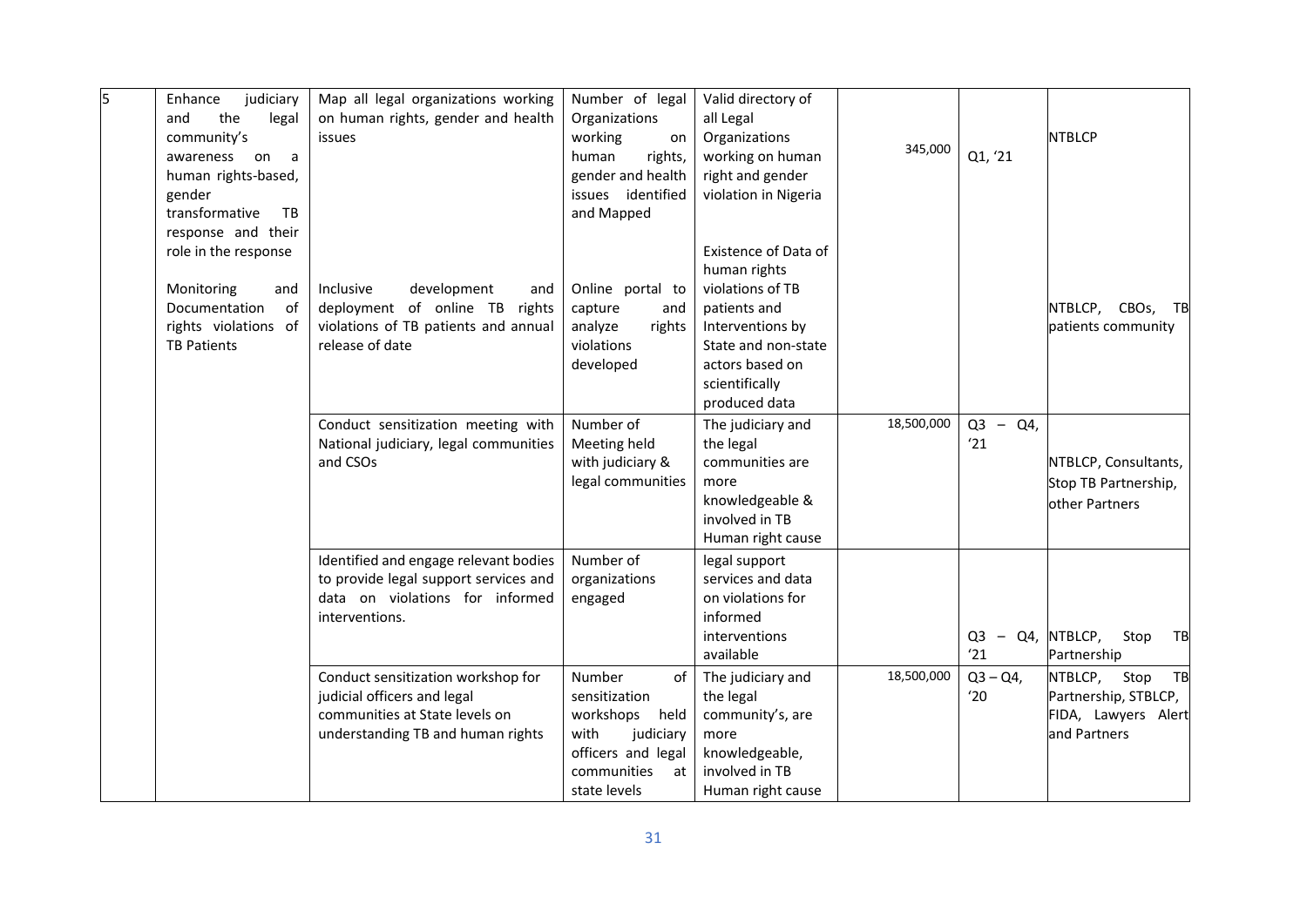|                | Objective 3: To reduce stigma and discrimination towards TB patients and enhance their participation in TB interventions |                                                                                                                                                                          |                                                                                        |                                                                             |               |                  |                     |
|----------------|--------------------------------------------------------------------------------------------------------------------------|--------------------------------------------------------------------------------------------------------------------------------------------------------------------------|----------------------------------------------------------------------------------------|-----------------------------------------------------------------------------|---------------|------------------|---------------------|
| 6              | TB Stigma<br>Assessment                                                                                                  | Conduct stigma assessment using<br>the STP TB Stigma Assessment<br>tool-"Implementation Handbook<br>and Data Collection Instruments"                                     | Number of<br>states where<br>stigma index<br>assessment<br>study is<br>conducted       | Report of stigma<br>index assessment<br>study                               | 55,500,000    | Q2, '21          | <b>NTBLCP</b>       |
| $\overline{7}$ | Stigma reduction<br>and discrimination                                                                                   | Develop gender sensitive<br>interventions to reduce TB stigma<br>and discrimination based on<br>Stigma Assessment findings to be<br>implemented                          | Number of<br>interventions to<br>reduce stigma<br>and<br>discrimination<br>implemented | stigma and<br>discrimination<br>reduced in the<br>community                 | 88,494,000.00 | $Q2 - Q4$<br>'21 | <b>NTBLCP</b>       |
|                |                                                                                                                          | Conduct community sensitization<br>on TB and stigma reduction                                                                                                            | No of CBOs<br>supported to<br>conduct<br>community<br>sensitization                    | Communities<br>sensitized on TB<br>and stigma<br>reduction                  |               |                  |                     |
|                |                                                                                                                          | Engage TB survivors as TB<br>Champions; to demystify TB and<br>serve as Counsellors and<br>Treatment supporters at facility<br>level and in all levels of<br>programming | Number of TB<br>survivors<br>engaged                                                   | Myths and<br>Misconceptions<br>around TB<br>addressed using<br>TB champions |               |                  | NTBLCP/<br>Partners |
|                |                                                                                                                          | Train journalists and media<br>executives on addressing TB, TB                                                                                                           | Numbers of<br>journalists<br>sensitized                                                | Journalists use<br>appropriate<br>languages in                              |               |                  |                     |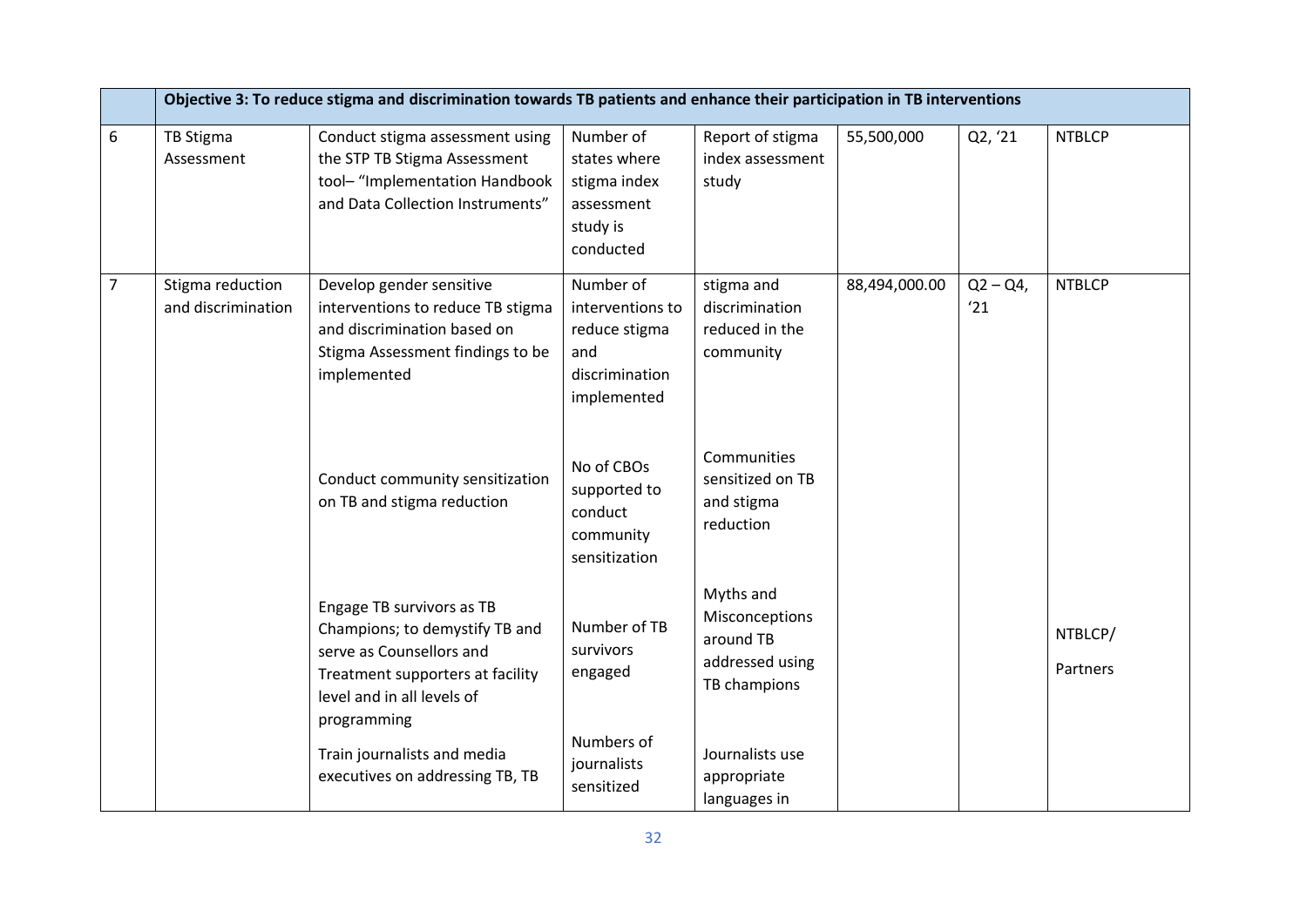|   |                                                                    | stigma and local language<br>terminologies<br>Develop SBC materials for stigma<br>reduction and discrimination in<br><b>TB</b>                                                | Availability of<br><b>SBC</b> materials<br>on stigma and<br>discrimination                                                 | report about TB<br>and address<br>stigma on<br>reportage<br><b>SBC Materials to</b><br>address stigma<br>and<br>discrimination<br>developed and<br>used |               |         | NTBLCP and<br>Partners |
|---|--------------------------------------------------------------------|-------------------------------------------------------------------------------------------------------------------------------------------------------------------------------|----------------------------------------------------------------------------------------------------------------------------|---------------------------------------------------------------------------------------------------------------------------------------------------------|---------------|---------|------------------------|
| 8 | Development of<br>stigma policy<br>document                        | <b>Conduct Stigma Policy</b><br>Development workshop<br>Develop guidelines, training<br>modules and SOPs on<br>implementation of policy on TB<br>stigma and discrimination at | Availability of<br>Stigma policy,<br><b>SOPS</b><br>documents<br>Availability of<br>guidelines,<br>training<br>modules and | Stigma policy<br>document<br>developed and<br>used<br>Guidelines,<br>training modules<br>and SOPs<br>developed and                                      | 4,284,000.00  | Q2, '22 | <b>NTBLCP</b>          |
|   |                                                                    | health care facility                                                                                                                                                          | SOPs at Health<br>Care facilities                                                                                          | used                                                                                                                                                    |               |         |                        |
| 9 | Develop capacities<br>of Healthcare<br>workers, CSOs to<br>address | Conduct TOT for NTBLCP,<br>partners and National CSOs on<br>understanding KPs, Human rights<br>and Gender issues and addressing                                               | Number of<br>master trainers<br>trained on<br>addressing<br>stigma and                                                     | Master trainers<br>on addressing<br>stigma and<br>Discrimination in                                                                                     | 34,624,400.00 | Q2, '22 | NTBLTC and<br>partners |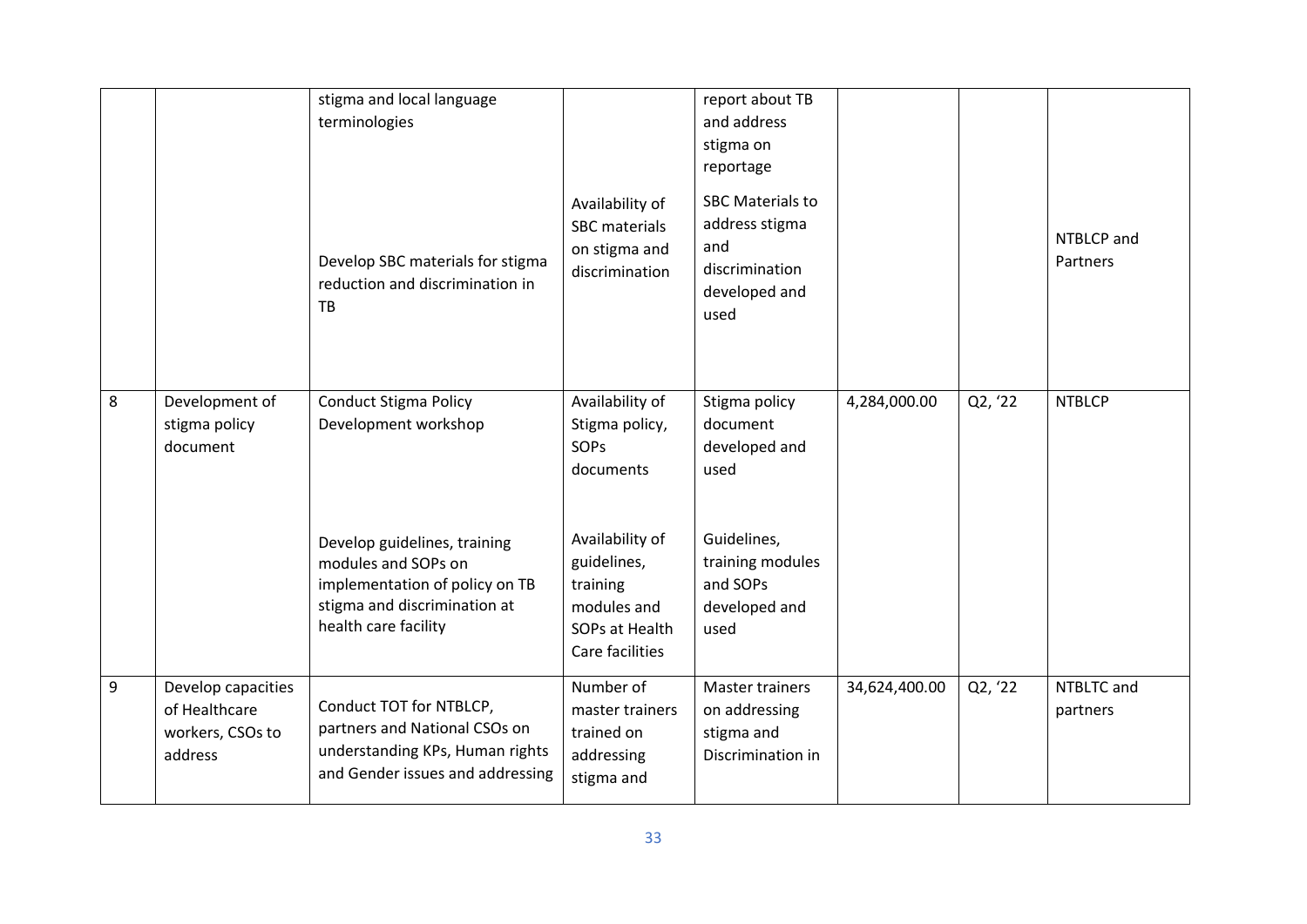|    | Stigmatization and<br>Discrimination                                        | TB related stigma and<br>discrimination<br>Conduct stepdown training to<br>build the capacities of Healthcare                               | Discrimination<br>in TB<br>Number of                                                                                          | TB available and<br>used<br><b>HCWs &amp; CSOs</b>                        |         | <b>NTBLCP</b><br><b>STBLCP</b><br><b>CSO and Partners</b> |
|----|-----------------------------------------------------------------------------|---------------------------------------------------------------------------------------------------------------------------------------------|-------------------------------------------------------------------------------------------------------------------------------|---------------------------------------------------------------------------|---------|-----------------------------------------------------------|
|    |                                                                             | workers, CSOs to address<br><b>Stigmatization and Discrimination</b>                                                                        | Stepdown<br>trainings<br>conducted                                                                                            | trained on<br>addressing<br>Stigmatization &<br>Discrimination            |         |                                                           |
|    |                                                                             | Objective 4: Increase Access to quality TB services among Key and Vulnerable Populations by 2025                                            |                                                                                                                               |                                                                           |         |                                                           |
| 10 | <b>Active TB case</b><br>finding among key<br>and vulnerable<br>populations | Conduct KP Size Estimation Survey in<br>Nigeria                                                                                             | <b>KPs survey</b><br>conducted                                                                                                | Findings from KP<br>survey available<br>to influence<br>programming       | Q1, '21 | <b>NTBLCP</b><br><b>CSO</b>                               |
|    |                                                                             | Conduct workshop for<br>dissemination of findings and<br>prioritization of TB Key and<br><b>Vulnerable Populations for</b><br>Interventions | Workshop for<br>dissemination of<br>findings and<br>prioritization of<br>TB Key and<br>Vulnerable<br>Populations<br>conducted | Findings from KP<br>size estimation<br>survey<br>disseminated             | Q3, '21 |                                                           |
|    |                                                                             | Conduct workshop to develop<br>Guidelines for TB Control among Key                                                                          | Workshop for<br>developing<br>guidelines                                                                                      | <b>Guidelines for TB</b><br>Control among Key<br>Populations<br>developed | Q4, '21 |                                                           |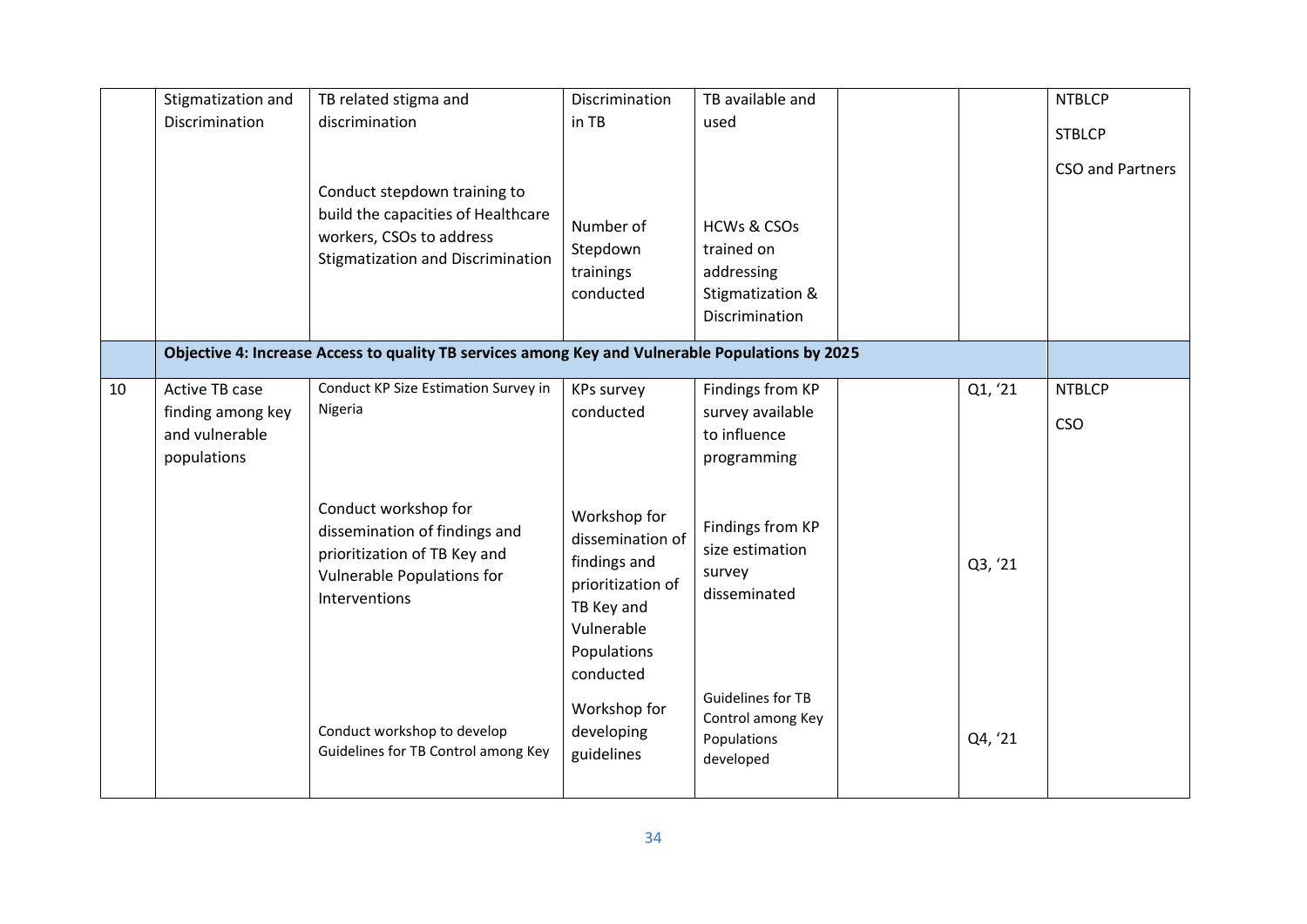| Populations in collaboration with<br><b>NTBLTC</b>                                                                                               | among KPs<br>conducted                                                                                                 |                                                                                           |               |         |                                             |
|--------------------------------------------------------------------------------------------------------------------------------------------------|------------------------------------------------------------------------------------------------------------------------|-------------------------------------------------------------------------------------------|---------------|---------|---------------------------------------------|
| Identify and engage CBOs operating<br>in key and vulnerable population<br>areas to implement Active TB case<br>finding                           | Number of CBOs<br>operating in key<br>and vulnerable<br>population areas                                               | <b>Improved Active</b><br>TB Case Finding<br>among key and<br>vulnerable<br>populations   | 19,756,400.00 | Q2, '21 | <b>NTBLCP</b><br><b>CSO</b><br>and Partners |
| Conduct round table meeting<br>with CSOs and NTBLCP to review<br>and integrate gender and human<br>rights issues into their<br>operational plans | Number of<br>CBOs that<br>mainstreamed<br>KP, Human<br>rights and<br>Gender issues in<br>their<br>operational<br>plans | KP, Human rights<br>and Gender<br>issues<br>mainstreamed in<br>their operational<br>plans |               |         | <b>NTBLCP</b><br>NTBLCP and<br>Partners     |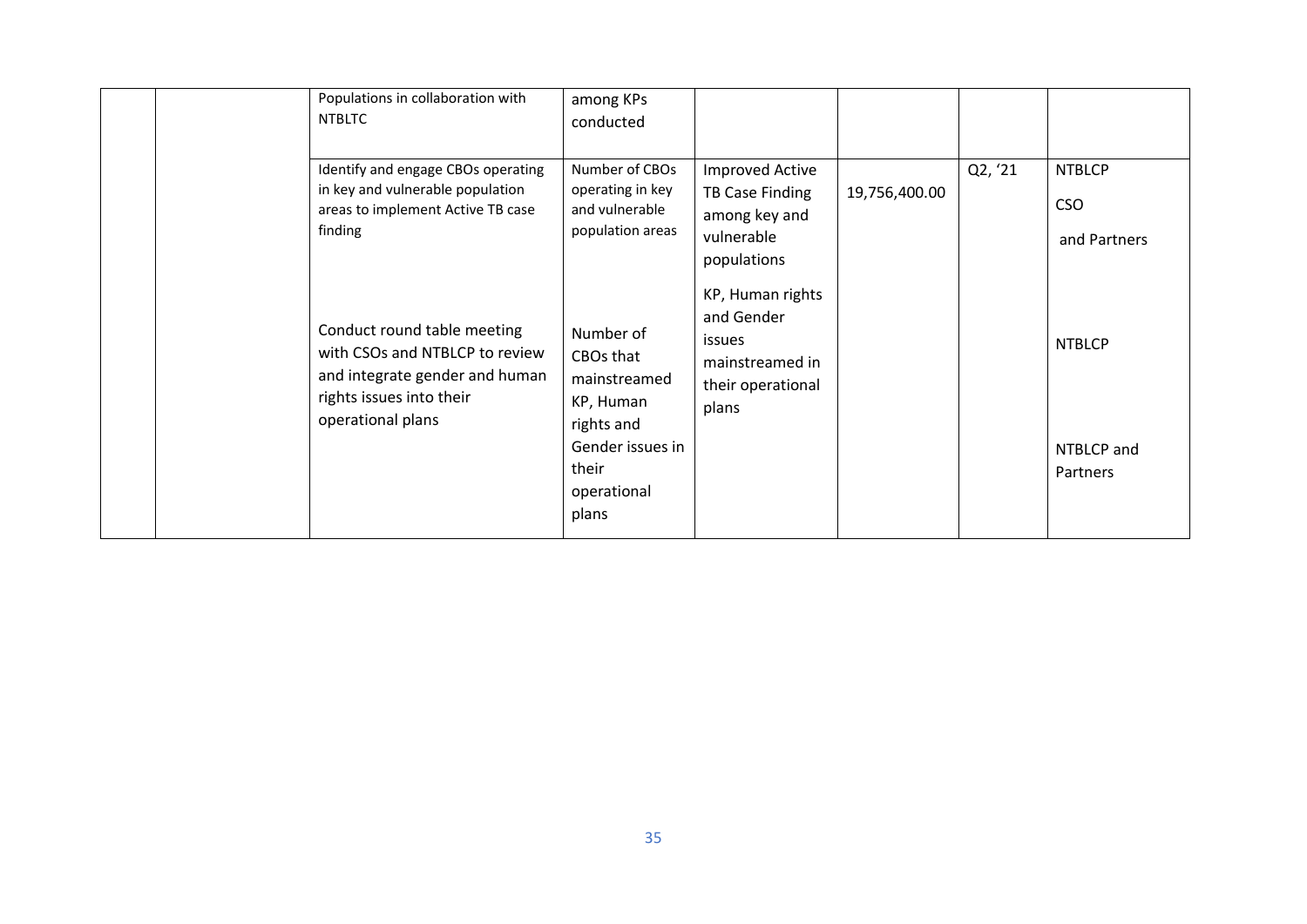# <span id="page-35-0"></span>**12.** National Accountability Mechanism for Human Rights and Gender barriers in TB control

Accountability means being responsible and answerable for commitments made or actions taken. It involves achieving objectives and results in response to mandates and in accordance to the overall interventions and programme Budget.  $21$  It includes fair and accurate reporting on programme performance, stewardship of funds, and all aspects of performance according to the programme guidelines, to its stakeholders in a timely and transparent manner<sup>21</sup>. Accountability framework defines how a specific entity (or entities) will be held accountable for commitments made or actions taken. An accountability framework needs to define who is accountable (for example, individuals, organizations, national governments), what commitments and actions they are accountable for, and how they will be held to account  $2<sup>1</sup>$ .

Therefore, accountability framework for this Human rights and Gender in TB control will define who is to be held accountable, what commitments they are accountable for, what actions are to be taken in the context of those commitments. This needs to be clear to all stakeholders (individuals, firms, organizations, governments) in involved in TB control.

Accountability is often seen as government–donor relationship and vis–à–vis, government accountability to its citizens and responsiveness to their expectations on the health service is central. The essential components of an accountability framework (commitments, actions, monitoring and reporting, review) and the key stakeholders involved are shown below



**Figure 3: Four Core Components of an accountability Framework**



Figure-4: The framework of partners that will be implementing the Action plan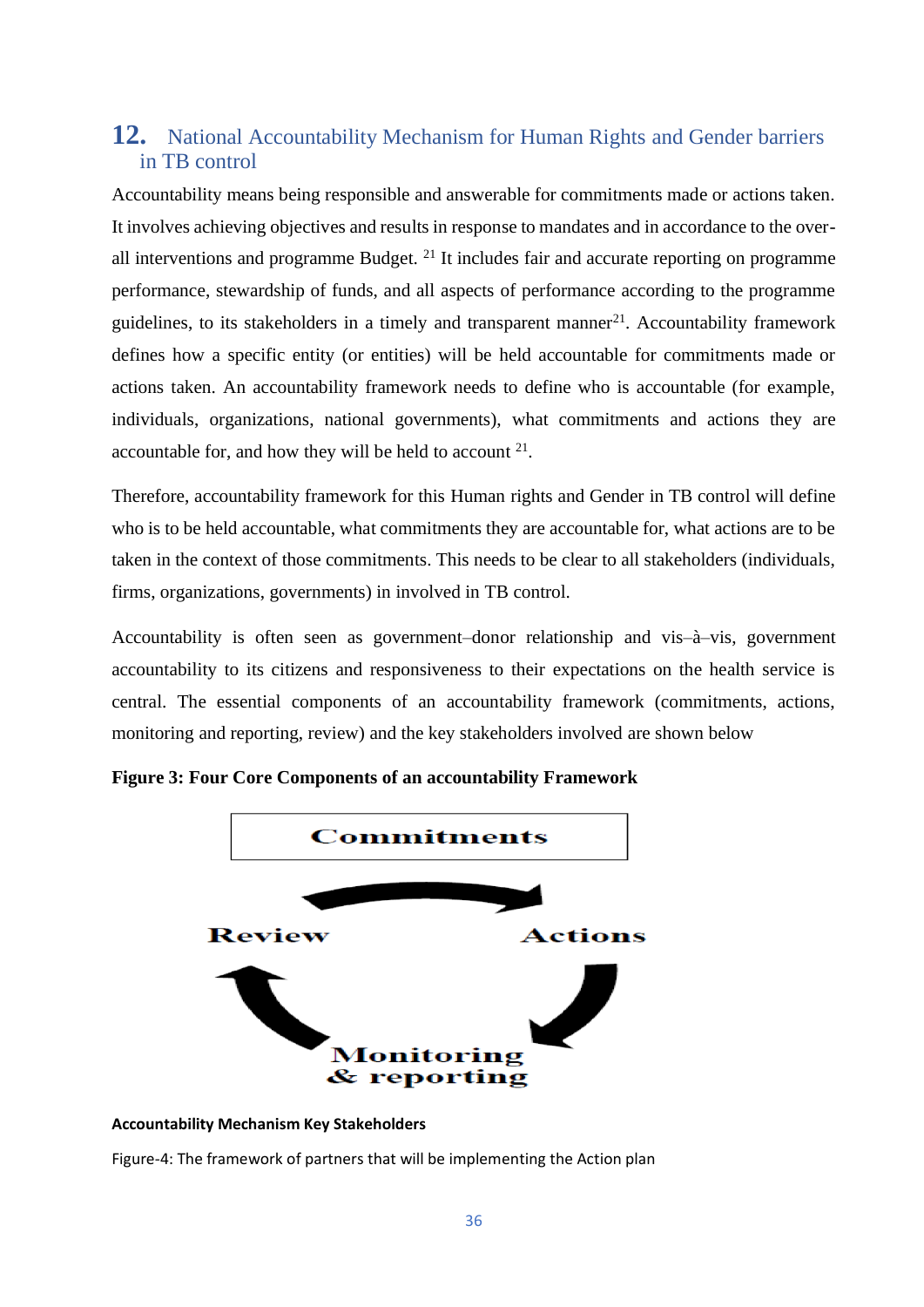

Table 1: Summary of accountability "frameworks" for global health priorities

| For what are they accountable?<br>Mode of accountability<br>Commitment              | How those accountable are.<br>held accountable<br>Process of accountability<br><b>Monitoring</b><br>and reporting | Who is<br>accountable?<br>Responsible<br>Organization<br>Responsible |                                                   |                                                          |
|-------------------------------------------------------------------------------------|-------------------------------------------------------------------------------------------------------------------|----------------------------------------------------------------------|---------------------------------------------------|----------------------------------------------------------|
| <b>Establish policies</b><br>that address Human<br>right and gender<br>issues in TB | Develop and engage law<br>makers to pass a bill on<br>Human right and gender<br>issues in TB                      | Human right<br>and Gender<br>Law for TB                              | • Report<br>$\bullet$ 2021                        | <b>NTBLCP</b><br><b>WHO</b><br>International<br>Partners |
| <b>Reviewed guidelines</b><br>and RR tools                                          | Review RR and other<br>electronic tools to<br>capture vulnerable<br>populations                                   | Updated<br>guidelines                                                | • New tools<br>$\bullet$ 2021                     | <b>NTBLCP</b><br><b>WHO</b><br>International<br>Partners |
| Establish stigma and<br>discrimination issues                                       | Conduct various studies<br>to address the                                                                         | Study reports                                                        | • Printed<br>study<br>reports<br>$\bullet$ 2022   | <b>NTBLCP</b><br><b>WHO</b><br>International<br>Partners |
| <b>Strengthened</b><br>community<br>engagement                                      | Map CSO working on<br>TB and facilitate<br>coordination activities                                                | Meeting<br>reports                                                   | • Printed<br>meeting<br>reports<br>$\bullet$ 2020 | <b>NTBLCP</b><br><b>WHO</b><br>International<br>Partners |
| <b>Develop TB</b> isolation<br>policy.                                              | To provide policy<br>guidelines to implement<br>a rights-based detention<br>such as TB isolation<br>policy.       | Developed TB<br>isolation policy                                     | • Guideline<br>$\bullet$ 2020                     | <b>NTBLCP</b><br><b>WHO</b><br>International<br>Partners |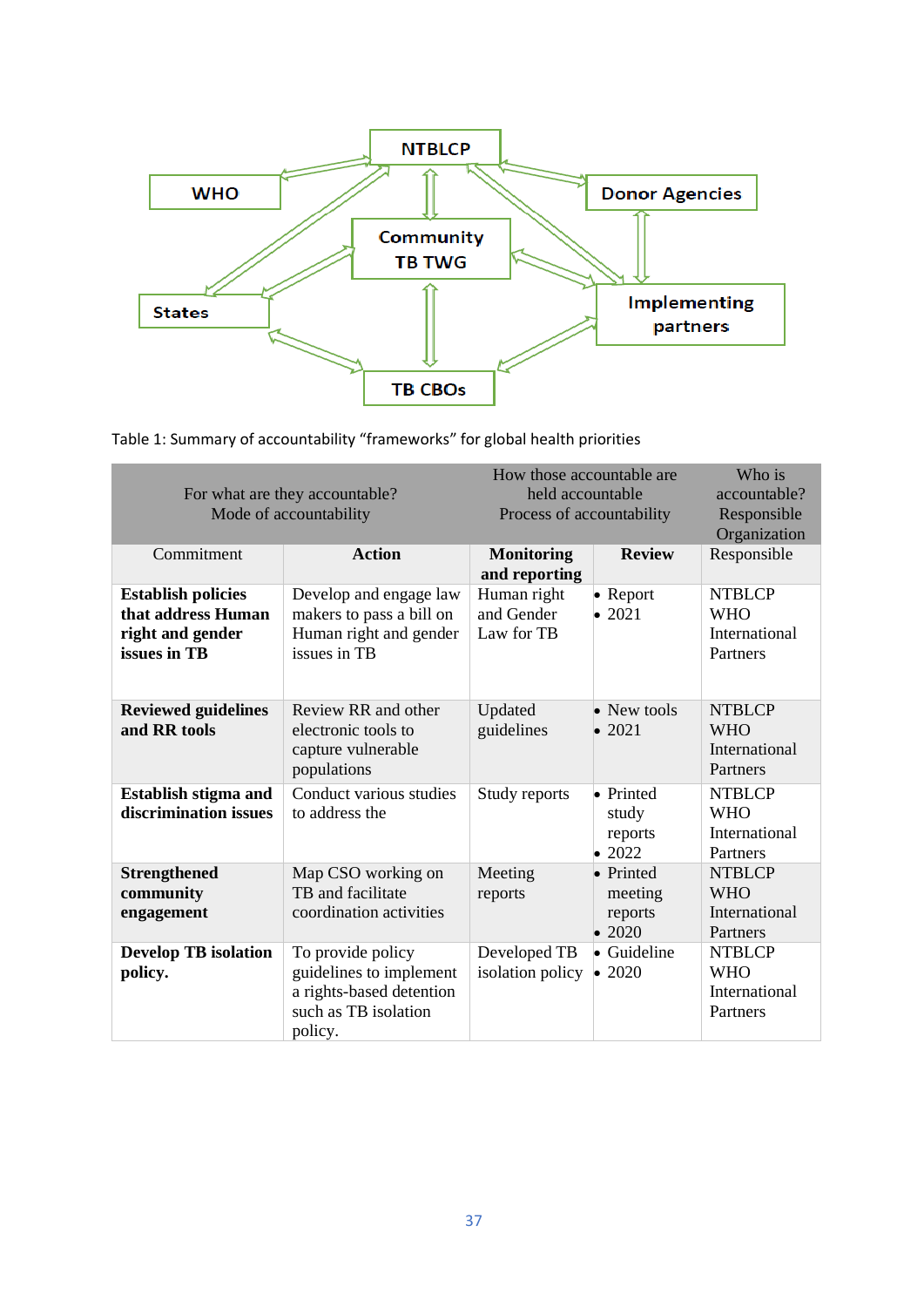# <span id="page-37-0"></span>**13.** Reference`

- 1. World Health Organization (WHO) Global TB Report 2019
- 2. NTBLCP National Strategic Plan 2015 To 2020
- 3. WHO "END TB STRATEGY"
- 4. [Sustainable Development Goals | UNDP](https://www.undp.org/content/undp/en/home/sustainable-development-goals.html) [Https://Www.Undp.Org/Content/Undp/En/Home/Sustainable-Development-Goals/Goal-5-](https://www.undp.org/content/undp/en/home/sustainable-development-goals/goal-5-gender-equality.html) [Gender-Equality.Html](https://www.undp.org/content/undp/en/home/sustainable-development-goals/goal-5-gender-equality.html)
- 5. (Gender and TB UNDP Discussion, December 2015)
- 6. *2018 PROGRESS REPORT* | THE NAIROBI STRATEGY: A HUMAN RIGHTS-BASED APPROACH TO TUBERCULOSIS
- 7. Possible Determinants and Spatial Patterns of Anaemia Among Young Children In Nigeria: A Bayesian Semi-Parametric Modelling - ResearchGate. Https://Www.Researchgate.Net/Figure/Map-Of-Nigeria-Showing-The-36-States-And-Federal-Capital-Territory-FCT-Abuja\_Fig1\_260023562 [Accessed 19 Jan, 2020]
- 8. Nigeria Population 2020 [\(Demographics, Maps, Graphs\)](about:blank)  [Http://Worldpopulationreview.Com/ Countries/Nigeria-Population](about:blank)
- 9. *National Strategic Health Development Plan* (*NSHDP*) 2010-2015 | Nigeria. MAIN DOCUMENT *National Strategic Health Development Plan* (*NSHDP*) 2010- ...
- 10. Health Sector-Medium- Term-Sector-Strategies-MTSS-2018-2020.
- 11. (Omoleke I, Taleat B. Contemporary Issues and Challenges Of Health Sector In Nigeria. Research Journal of Health Sciences. 2017;5(4):210–6. [\[Google Scholar\]](https://scholar.google.com/scholar_lookup?journal=Research+Journal+of+Health+Sciences&title=Contemporary+issues+and+challenges+of+health+sector+in+Nigeria.&author=I+Omoleke&author=B+Taleat&volume=5&issue=4&publication_year=2017&pages=210-6&)).
- 12. NATIONAL GUIDELINES FOR IMPLEMENTING PUBLIC– PRIVATE MIX IN TUBERCULOSIS CONTROL IN NIGERIA January 2019.
- 13. Global Tb Report 2019
- 14. 2019 National Annual TB Report From NTBLCP
- 15. Global Tuberculosis Report 2019 ISBN 978-92-4-156571-4 © World Health Organization 2019.
- 16. Technical Brief Tuberculosis, Gender and Human Rights April 2017 Geneva, Switzerland
- 17. Gender and TB UNDP Discussion Paper, December, 2015
- 18. Global Fund to Fight AIDS, TB and Malaria. Technical Brief: Tuberculosis, Gender And Human Rights. Geneva, 2020.
- 19. Guide: Close the Gap TB and Human Rights, 9th December 2015 | [Health-E News](https://health-e.org.za/author/healthe/)
- 20. Global\_POVEQ.PDF, Poverty & Equity Brief, Sub-Saharan Africa, Nigeria, April 2019.